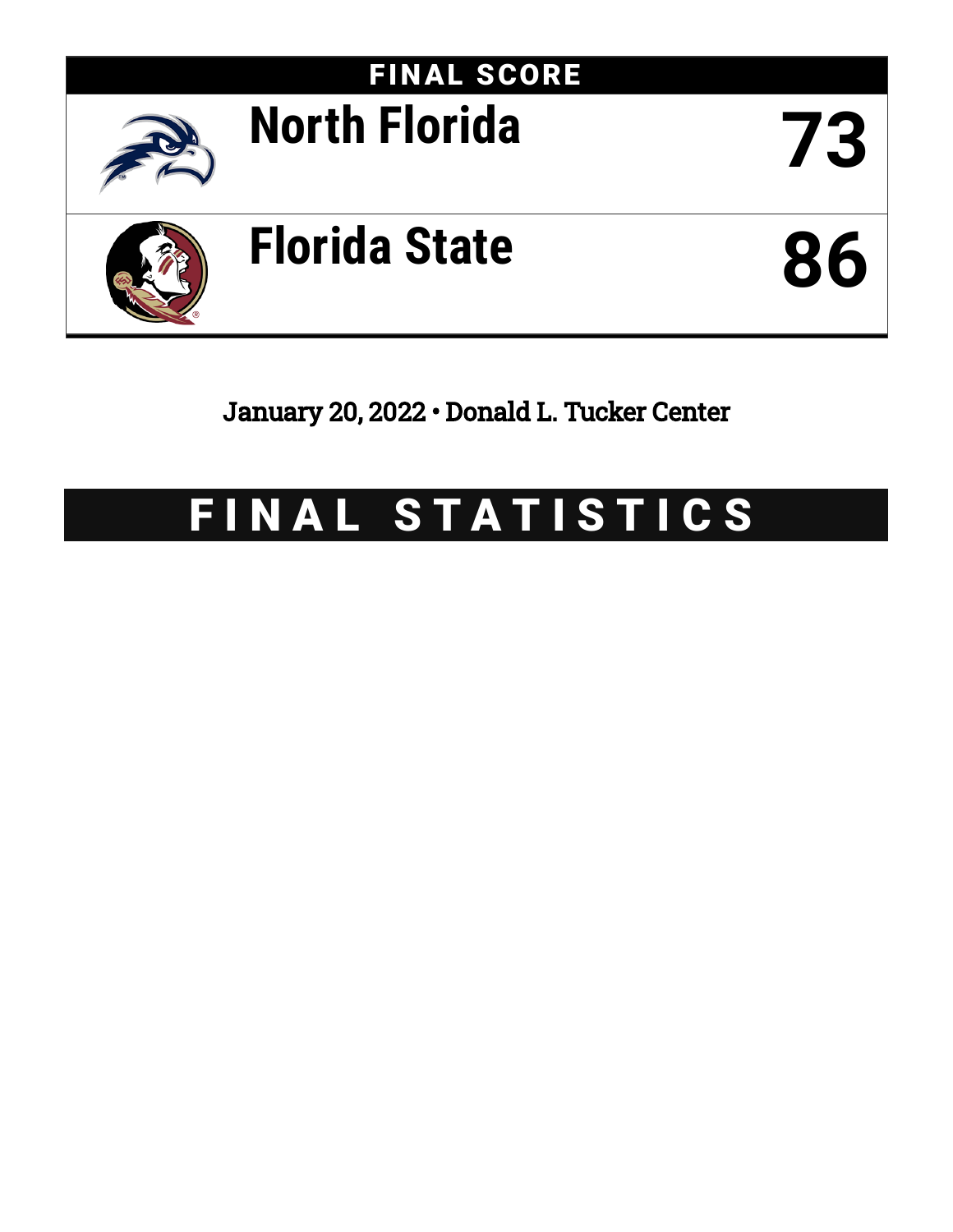### **Official Box Score North Florida vs Florida State Game Totals -- Final Statistics January 20, 2022 at Donald L. Tucker Center**



# **North Florida 73**

| No. | Plaver                 | S  | Pts | FG       | 3FG       | FT      | ΟR | DR | TR       | РF           | A  | TO | Blk          | Stl      | Min   | $+/-$ |
|-----|------------------------|----|-----|----------|-----------|---------|----|----|----------|--------------|----|----|--------------|----------|-------|-------|
| 00  | ADEDOYIN, EMMANUEL     | G  | 18  | $6 - 10$ | $4 - 5$   | $2 - 3$ | 0  | 2  | 2        | 2            | 6  |    | 0            | 0        | 40    | $-13$ |
| 05  | JAMES, DORIAN          | F. | 2   | $0 - 3$  | $0 - 1$   | $2 - 2$ |    | 5  | 6        | 5.           |    | 3  |              | 0        | 25    | $-7$  |
| 10  | <b>HICKLEN, JARIUS</b> | G  | 27  | $8 - 16$ | $6 - 12$  | $5-6$   | 0  | 3  | 3        | 2            | 4  | 5  | $\Omega$     | 0        | 38    | $-10$ |
| 21  | AYBAR, JONATHAN        | F. | 0   | $0 - 0$  | $0 - 0$   | $0 - 0$ | 0  | 0  | 0        |              | 0  | 2  | $\Omega$     |          | 4     | $-5$  |
| 24  | PARKER, JADYN          | F. | 6   | $2 - 7$  | 0-0       | $2 - 2$ | 2  | 2  | 4        | 5            | 0  | 0  | 0            | 0        | 31    | $-15$ |
| 02  | LANIER, CHAZ           | G  | 3   | $0 - 0$  | $0 - 0$   | $3 - 4$ | 0  | 0  | 0        | 0            | 0  |    |              | 0        | 13    | $-4$  |
| 04  | PREASTER, JORDAN       | G  | 8   | $3 - 4$  | $1 - 1$   | $1 - 2$ | 0  | 2  | 2        | 3            |    | 4  | $\Omega$     | 3        | 24    | -5    |
| 11  | RASMUSSEN, BRANDON     | G  | 0   | $0 - 0$  | $0 - 0$   | $0 - 0$ | 0  | 0  | $\Omega$ | 0            | 0  | 0  | 0            | $\Omega$ | 1     | -3    |
| 23  | BERENBAUM, JOSH        | F. | 9   | $3 - 7$  | $3-5$     | $0-0$   | 0  | 3  | 3        | 2            |    | 3  | $\Omega$     | 1        | 24    | $-7$  |
|     | TEAM                   |    |     |          |           |         | 0  | 1  | 1        | $\mathbf{0}$ |    | 0  |              |          |       |       |
|     | <b>TOTALS</b>          |    |     | 73 22-47 | $14 - 24$ | $15-19$ | 3  | 18 | 21       | 20           | 13 | 19 | $\mathbf{2}$ |          | 5 200 |       |
|     |                        |    |     |          |           |         |    |    |          |              |    |    |              |          |       |       |

| Game                                | 22-47     | 46.8% | $14 - 24$ | 58.3% | 15-19  | 78.9% |
|-------------------------------------|-----------|-------|-----------|-------|--------|-------|
| 2nd Half                            | $10 - 19$ | 53%   | 7-11      | 64%   | $8-10$ | 80%   |
| 1st Half                            | $12 - 28$ | 43%   | 7-13      | 54%   | 7-9    | 78%   |
| <b>Shooting By Period</b><br>Period | FG        | FG%   | 3FG       | 3FG%  | FТ     | FT%   |

*Last FG:* 2nd-03:27 *Largest lead:* By 3 at *Technical Fouls:* #21 AYBAR @ 1st - 16:17;

# **Florida State 86**

| No. | Player                 | S  | Pts           | FG        | 3FG      | FT        | 0R          | DR             | TR              | PF             | A        | TO | <b>BIK</b> | Stl | Min        | $+/-$          |
|-----|------------------------|----|---------------|-----------|----------|-----------|-------------|----------------|-----------------|----------------|----------|----|------------|-----|------------|----------------|
| 00  | <b>EVANS, RAYQUAN</b>  | G  |               | $2 - 2$   | $1 - 1$  | $2 - 2$   | 0           |                |                 |                | 4        | 0  | 0          |     | 18         | 4              |
| 02  | POLITE, ANTHONY        | G  | 9             | $4 - 7$   | $0 - 3$  | $1 - 2$   |             | 3              | 4               | 2              |          | 2  | 0          | 2   | 23         | $-11$          |
| 04  | MILLS, CALEB           | G  | 21            | $8 - 12$  | 1-3      | $4 - 4$   | 1           | 1              | $\overline{2}$  |                | 4        | 0  | 0          |     | 27         | 10             |
| 22  | <b>BUTLER, JOHN</b>    | F  | 4             | $2-6$     | $0 - 2$  | $0 - 0$   | $\Omega$    | 2              | $\overline{2}$  | $\mathcal{P}$  | 1        |    |            | 0   | 18         | 12             |
| 24  | MCLEOD, NAHEEM         | С  | $\mathcal{P}$ | $1 - 2$   | $0 - 0$  | $0 - 0$   | 1           | 2              | 3               | 0              | 0        | 2  | 0          | 0   | 12         | -6             |
| 01  | <b>WARLEY, JALEN</b>   | G  | $\mathcal{P}$ | $0 - 0$   | $0 - 0$  | $2 - 2$   | $\Omega$    | $\overline{2}$ | $\overline{2}$  | $\overline{2}$ | 1        | 1  | $\Omega$   | 2   | 22         | 9              |
| 11  | NGOM, TANOR            | С  | 13            | $5-6$     | $0 - 0$  | $3-5$     | $\mathbf 1$ | $\overline{2}$ | 3               | 4              | $\Omega$ | 0  |            | 0   | 9          | $\overline{7}$ |
| 15  | <b>BALLARD, QUINCY</b> | С  | $\mathcal{P}$ | $1 - 2$   | $0 - 0$  | $0 - 2$   | 2           | 2              | 4               |                | 0        |    |            | 0   | 8          | $-5$           |
| 21  | FLETCHER, CAM'RON      | F. | $\Omega$      | $0 - 2$   | $0 - 0$  | $0 - 0$   | 1.          | 1              | $\mathcal{P}$   | 0              | 1        | 2  | 0          |     | 11         | 2              |
| 30  | PRIETO, HARRISON       | F. | $\Omega$      | $0 - 0$   | $0 - 0$  | $0 - 0$   | $\Omega$    | 0              | $\Omega$        |                | 1        | 0  | $\Omega$   | 0   | 10         | 17             |
| 31  | <b>WILKES, WYATT</b>   | F  | 5.            | $2 - 4$   | $1-2$    | $0 - 0$   | $\Omega$    | 1              | 1               | 2              | 3        | 2  | 0          |     | 15         | 3              |
| 35  | CLEVELAND, MATTHEW     | G  | 21            | $8 - 16$  | $0 - 0$  | $5-9$     | 4           | 6              | 10 <sup>°</sup> | $\Omega$       | 4        | 2  | $\Omega$   | 2   | 27         | 23             |
|     | <b>TEAM</b>            |    |               |           |          |           | 2           | 2              | 4               | 0              |          | 0  |            |     |            |                |
|     | <b>TOTALS</b>          |    | 86            | $33 - 59$ | $3 - 11$ | $17 - 26$ | 13          | 25             | 38              | 16             | 20       | 13 | 3          | 10  | <b>200</b> |                |

| Game                                | $33 - 59$ | 55.9% | $3 - 11$ | 27.3%  | $17 - 26$ | 65.4% |                   |
|-------------------------------------|-----------|-------|----------|--------|-----------|-------|-------------------|
| 2nd Half                            | $17 - 32$ | 53%   | በ-4      | $00\%$ | 4-12      | 33%   |                   |
| 1st Half                            | $16 - 27$ | 59%   | $3 - 7$  | 43%    | $13 - 14$ | 93%   | Techni            |
| <b>Shooting By Period</b><br>Period | FG        | FG%   | 3FG      | 3FG%   | FT        | FT%   | Last F(<br>Larges |

*Last FG:* 2nd-00:27 *Largest lead:* By 18 at *Technical Fouls:* None.

| Game Notes:                                                              | <b>Score</b>                            | 1st | 2 <sub>nd</sub> | TOT | <b>Points</b>     | <b>UNF</b>     | <b>FSU</b>     |
|--------------------------------------------------------------------------|-----------------------------------------|-----|-----------------|-----|-------------------|----------------|----------------|
| Officials: Lee Cassell, Mark Schnur, Jermel Spearman<br>Attendance: 2088 | UNF                                     | 38  | 35              | 73  | In the Paint      | 16             | 46             |
|                                                                          | <b>FSU</b>                              | 48  | 38              | 86  | Off Turns         | 18             | 21             |
| Start Time: 05:00 PM                                                     |                                         |     |                 |     | 2nd Chance        |                | 24             |
|                                                                          | UNF led for 1:04. FSU led for 35:14.    |     |                 |     | <b>Fast Break</b> |                | 10             |
|                                                                          | Game was tied for 0:0.<br>Times tied: 4 |     | Lead Changes: 2 |     | Bench             | 20             | 43             |
|                                                                          |                                         |     |                 |     | Per Poss          | 1.028<br>30/71 | 1.246<br>42/69 |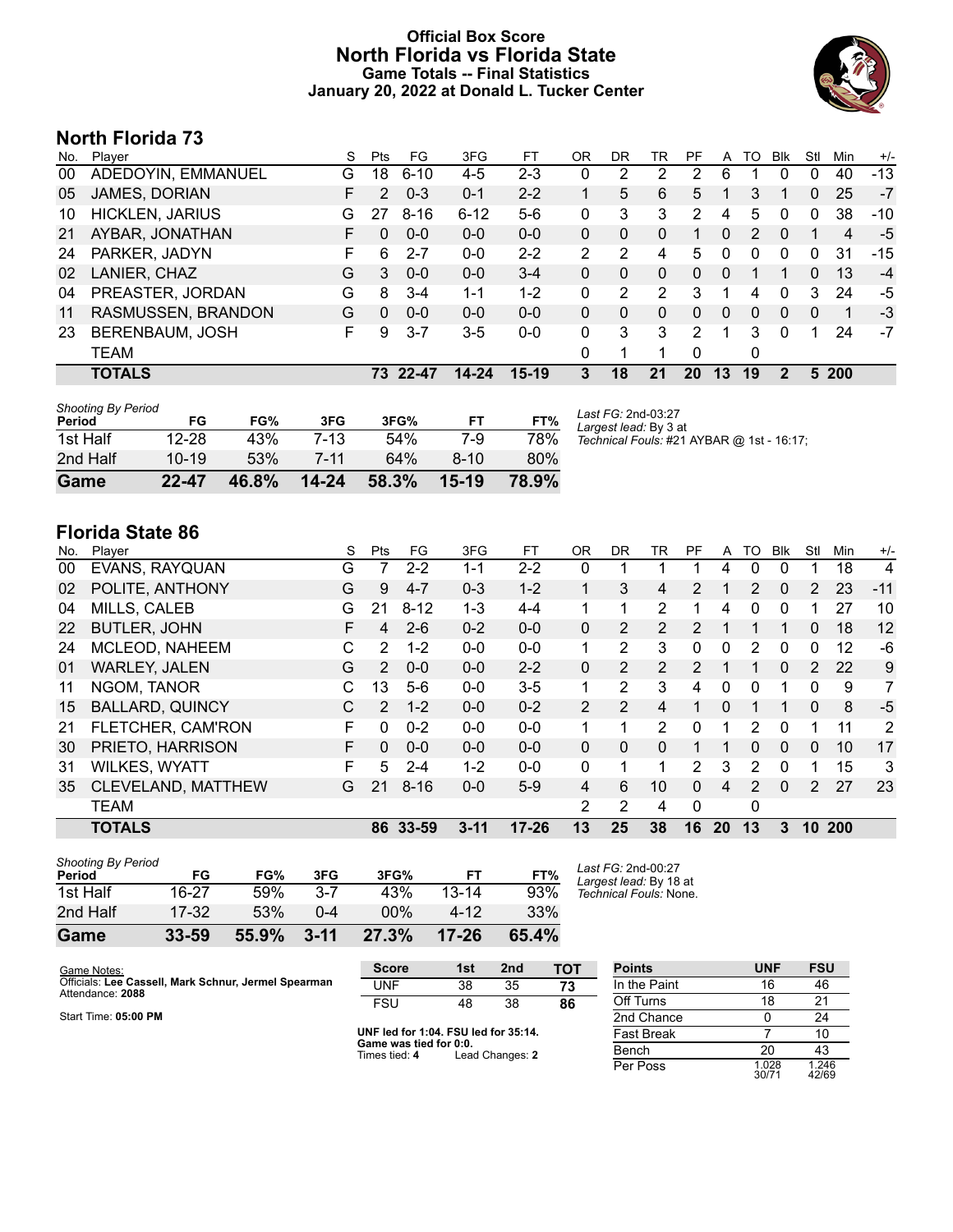### **Official Box Score North Florida vs Florida State First Half Statistics Only January 20, 2022 at Donald L. Tucker Center**



# **North Florida 38**

| No. | Plaver             | S  | <b>Pts</b> | <b>FG</b> | 3FG      | <b>FT</b> | <b>OR</b> | <b>DR</b> | TR       | <b>PF</b> | A | TO            | <b>Blk</b> | Stl      | <b>Min</b> | $+/-$        |
|-----|--------------------|----|------------|-----------|----------|-----------|-----------|-----------|----------|-----------|---|---------------|------------|----------|------------|--------------|
| 00  | ADEDOYIN, EMMANUEL | G  | 13         | $5 - 7$   | $3 - 3$  | $0 - 0$   | 0         |           |          | າ         | 4 | 0             | 0          | 0        | 20         | $-10$        |
| 05  | JAMES, DORIAN      | F  | 2          | $0 - 2$   | $0 - 1$  | $2 - 2$   |           | 3         | 4        | 2         |   | 3             |            | 0        | 18         | $-5$         |
| 10  | HICKLEN, JARIUS    | G  | 11         | $3 - 8$   | $2 - 5$  | $3-4$     | 0         |           |          |           | 2 | 2             | 0          | 0        | 20         | $-10$        |
| 21  | AYBAR, JONATHAN    | F  | 0          | $0 - 0$   | $0 - 0$  | $0 - 0$   | 0         | 0         | 0        |           | 0 | 2             | 0          | 1        | 4          | $-2$         |
| 24  | PARKER, JADYN      |    | 4          | $1 - 4$   | $0 - 0$  | $2 - 2$   | 2         |           | 3        | 2         | 0 | 0             | 0          | 0        | 14         | -14          |
| 02  | LANIER, CHAZ       | G  | 0          | $0 - 0$   | $0 - 0$  | $0 - 0$   | 0         | 0         | $\Omega$ | $\Omega$  | 0 | 0             | 0          | 0        | $\Omega$   | $\mathbf{0}$ |
| 04  | PREASTER, JORDAN   | G  | 2          | $1 - 2$   | $0 - 0$  | $0 - 1$   | 0         | 0         | 0        | 2         |   | 2             | 0          | 3        | 10         | $-10$        |
| 11  | RASMUSSEN, BRANDON | G  | 0          | $0 - 0$   | $0 - 0$  | $0 - 0$   | 0         | 0         | 0        | 0         | 0 | 0             | $\Omega$   | $\Omega$ | $\Omega$   | 0            |
| 23  | BERENBAUM, JOSH    | F. | 6          | $2 - 5$   | $2 - 4$  | $0 - 0$   | 0         | 2         | 2        |           |   | $\mathcal{P}$ | $\Omega$   | 0        | 14         | 1            |
|     | <b>TEAM</b>        |    |            | $0-0$     |          |           | 0         | 0         | 0        | 0         |   | 0             |            |          |            |              |
|     | <b>TOTALS</b>      |    | 38         | $12 - 28$ | $7 - 13$ | 7-9       | 3         | 8         | 11       | 11        | 9 | 11            |            | 4        | 100        |              |

| <b>Shooting By Period</b><br>Period | FG        | FG%   | 3FG   | 3FG%  | FT.       | FT%   | Last FG Half: UNF 2nd-03:27 |
|-------------------------------------|-----------|-------|-------|-------|-----------|-------|-----------------------------|
| 1st Half                            | $12 - 28$ | 43%   | 7-13  | 54%   | 7-9       | 78%   |                             |
| Game                                | $22 - 47$ | 46.8% | 14-24 | 58.3% | $15 - 19$ | 78.9% |                             |

# **Florida State 48**

| No. | Player                 | S | <b>Pts</b>     | <b>FG</b> | 3FG     | <b>FT</b> | <b>OR</b>    | <b>DR</b>      | TR           | PF       | A  | TO             | <b>Blk</b>   | Stl          | Min            | $+/-$       |
|-----|------------------------|---|----------------|-----------|---------|-----------|--------------|----------------|--------------|----------|----|----------------|--------------|--------------|----------------|-------------|
| 00  | <b>EVANS, RAYQUAN</b>  | G |                | $2 - 2$   | 1-1     | $2 - 2$   | 0            | 0              | 0            |          | 3  | 0              | 0            |              | 12             | 10          |
| 02  | POLITE, ANTHONY        | G | $\overline{2}$ | $1 - 2$   | $0 - 1$ | $0 - 0$   | $\mathbf{0}$ | 2              | 2            |          | 0  |                | 0            | 2            | 9              | $-2$        |
| 04  | MILLS, CALEB           | G | 15             | $5 - 6$   | 1-2     | $4 - 4$   | 0            |                |              |          | 2  | 0              | 0            |              | 14             | 9           |
| 22  | <b>BUTLER, JOHN</b>    | F | 2              | $1 - 4$   | $0 - 2$ | $0 - 0$   | $\Omega$     | 0              | 0            |          |    |                | 0            | 0            | 9              | 1           |
| 24  | MCLEOD, NAHEEM         | С | 0              | $0-0$     | $0 - 0$ | $0 - 0$   | 0            | 2              | 2            | 0        | 0  |                | $\Omega$     | 0            | 9              | $-5$        |
| 01  | <b>WARLEY, JALEN</b>   | G | $\overline{2}$ | $0 - 0$   | $0 - 0$ | $2 - 2$   | 0            |                |              |          | 0  |                | 0            |              | 8              | $\mathbf 0$ |
| 11  | NGOM, TANOR            | С | 4              | $1 - 2$   | $0 - 0$ | $2 - 3$   | 0            | 0              | $\Omega$     | 3        | 0  | 0              |              | 0            | 3              | 2           |
| 15  | <b>BALLARD, QUINCY</b> | С | $\mathcal{P}$  | $1 - 2$   | $0 - 0$ | $0 - 0$   |              | $\overline{2}$ | 3            |          | 0  |                |              | 0            | 5              | 2           |
| 21  | FLETCHER, CAM'RON      | F | 0              | $0 - 1$   | $0 - 0$ | $0 - 0$   | 1            |                | 2            | 0        | 1  |                | 0            |              | 6              | 1           |
| 30  | PRIETO, HARRISON       | F | 0              | $0 - 0$   | $0 - 0$ | $0 - 0$   | 0            | 0              | $\mathbf{0}$ | 0        |    | 0              | $\mathbf{0}$ | $\mathbf{0}$ | $\overline{4}$ | 11          |
| 31  | <b>WILKES, WYATT</b>   | F | 5.             | $2 - 2$   | $1 - 1$ | $0 - 0$   | 0            |                | 1            | 0        | 2  | 2              | 0            | $\Omega$     | 9              | 10          |
| 35  | CLEVELAND, MATTHEW     | G | 9              | $3-6$     | $0 - 0$ | $3 - 3$   |              | 4              | 5            | 0        | 1  | $\overline{2}$ | $\Omega$     |              | 14             | 11          |
|     | <b>TEAM</b>            |   |                | $0 - 0$   |         |           | 1            | 1              | 2            | $\Omega$ |    | 0              |              |              |                |             |
|     | <b>TOTALS</b>          |   | 48             | 16-27     | $3 - 7$ | $13 - 14$ | 4            | 15             | 19           | 9        | 11 | 10             | $\mathbf 2$  |              | 100            |             |

| <b>Shooting By Period</b> |           |       |          |       |           |       |
|---------------------------|-----------|-------|----------|-------|-----------|-------|
| Period                    | FG        | FG%   | 3FG      | 3FG%  |           | FT%   |
| 1st Half                  | 16-27     | 59%   | $3 - 7$  | 43%   | $13 - 14$ | 93%   |
| Game                      | $33 - 59$ | 55.9% | $3 - 11$ | 27.3% | 17-26     | 65.4% |

*Last FG Half:* FSU 2nd-00:27

Per Poss

16/40 1.200 23/40

| Game Notes:                                                              | <b>Score</b> | 1st | 2 <sub>nd</sub> | <b>TOT</b> | <b>Points (This Period)</b> | UNF | <b>FSU</b> |
|--------------------------------------------------------------------------|--------------|-----|-----------------|------------|-----------------------------|-----|------------|
| Officials: Lee Cassell, Mark Schnur, Jermel Spearman<br>Attendance: 2088 | UNF          | 38  | 35              | 73         | In the Paint                | 10  | 20         |
|                                                                          | <b>FSU</b>   | 48  | 38              | 86         | Off Turns                   |     |            |
| Start Time: 05:00 PM                                                     |              |     |                 |            | 2nd Chance                  |     |            |
|                                                                          |              |     |                 |            | Fast Break                  |     |            |
|                                                                          |              |     |                 |            | Bench                       |     | ററ         |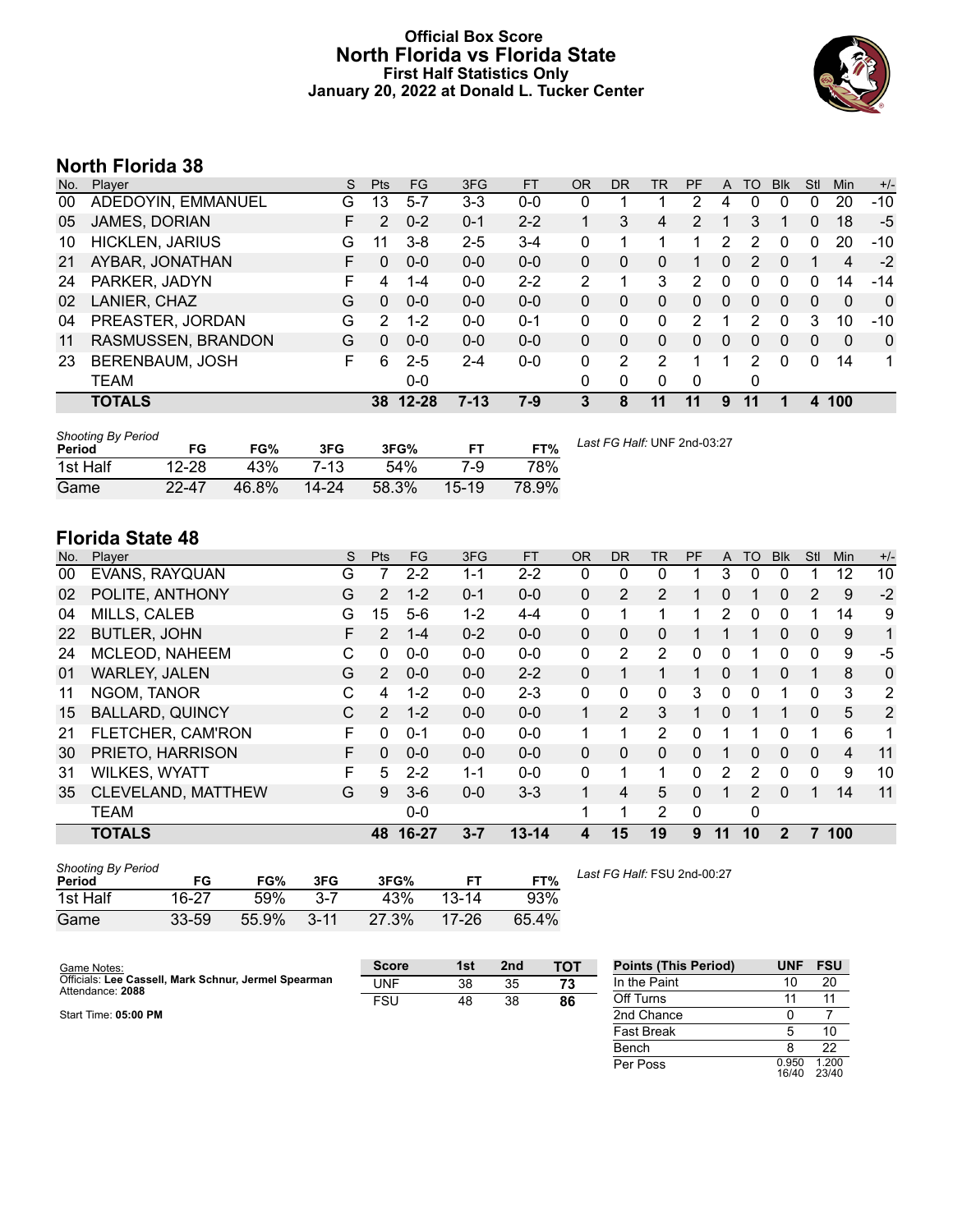#### **Official Play-By-Play North Florida vs Florida State First Half January 20, 2022 at Donald L. Tucker Center**



#### **Period 1**

<mark>Starters :</mark><br>North Florida: 0 ADEDOYIN,EMMANUEL (G); 5 JAMES,DORIAN (F); 10 HICKLEN,JARIUS (G); 21 AYBAR,JONATHAN (F); 24 PARKER,JADYN (F);<br>Florida State: 0 EVANS,RAYQUAN (G); 2 POLITE,ANTHONY (G); 4 MILLS,CALEB (G); 22 BU

| Time           | <b>VISITORS: North Florida</b>      | <b>Score</b>       | <b>Margin</b>  | <b>HOME: Florida State</b>                         |
|----------------|-------------------------------------|--------------------|----------------|----------------------------------------------------|
| 19:34          | MISSED LAYUP by HICKLEN, JARIUS     |                    |                |                                                    |
| 19:30          | REBOUND (OFF) by PARKER, JADYN      |                    |                |                                                    |
| 19:30          | MISSED LAYUP by PARKER, JADYN       |                    |                |                                                    |
| 19:30          | REBOUND (OFF) by PARKER, JADYN      |                    |                |                                                    |
| 19:25          | MISSED JUMPER by PARKER, JADYN      |                    |                |                                                    |
| 19:24          |                                     |                    |                | REBOUND (DEF) by MCLEOD, NAHEEM                    |
| 19:17          |                                     | $2 - 0$            | H <sub>2</sub> | GOOD! LAYUP by BUTLER, JOHN                        |
| 19:17          |                                     |                    |                | ASSIST by EVANS, RAYQUAN                           |
| 19:06          | TURNOVER by AYBAR, JONATHAN         |                    |                |                                                    |
| 19:06          |                                     |                    |                | STEAL by POLITE, ANTHONY                           |
| 19:06          | FOUL by JAMES, DORIAN               |                    |                |                                                    |
| 18:54          |                                     |                    |                | MISSED JUMPER by BUTLER, JOHN                      |
| 18:51          | REBOUND (DEF) by HICKLEN, JARIUS    |                    |                |                                                    |
| 18:43          | GOOD! 3PTR by ADEDOYIN, EMMANUEL    | $2 - 3$            | V <sub>1</sub> |                                                    |
| 18:43          | ASSIST by HICKLEN, JARIUS           |                    |                |                                                    |
| 18:29          |                                     |                    |                | TURNOVER by POLITE, ANTHONY                        |
| 18:29          | STEAL by AYBAR, JONATHAN            |                    |                |                                                    |
| 18:16          | GOOD! JUMPER by PARKER, JADYN       | $2 - 5$            | V <sub>3</sub> |                                                    |
| 18:16          | ASSIST by ADEDOYIN, EMMANUEL        |                    |                |                                                    |
| 17:52          |                                     | $5-5$              | T              | GOOD! 3PTR by MILLS, CALEB                         |
| 17:52          |                                     |                    |                | ASSIST by BUTLER, JOHN                             |
| 17:18          | MISSED JUMPER by ADEDOYIN, EMMANUEL |                    |                |                                                    |
| 17:15          |                                     |                    |                | REBOUND (DEF) by MCLEOD, NAHEEM                    |
| 17:12          |                                     |                    |                | MISSED 3PTR by POLITE, ANTHONY                     |
| 17:09          | REBOUND (DEF) by JAMES, DORIAN      |                    |                |                                                    |
| 16:57          |                                     |                    |                | FOUL by BUTLER, JOHN                               |
| 16:57          | GOOD! FT by PARKER, JADYN           | $5-6$              | V <sub>1</sub> |                                                    |
| 16:57          |                                     |                    |                | SUB OUT: POLITE, ANTHONY                           |
| 16:57          |                                     |                    |                | SUB OUT: MCLEOD, NAHEEM                            |
| 16:57          |                                     |                    |                | SUB IN: NGOM, TANOR                                |
| 16:57          |                                     |                    |                | SUB IN: CLEVELAND, MATTHEW                         |
| 16:57          | GOOD! FT by PARKER, JADYN           | $5 - 7$            | V <sub>2</sub> |                                                    |
| 16:44          | FOUL by PARKER, JADYN               |                    | V <sub>1</sub> |                                                    |
| 16:44<br>16:44 |                                     | $6 - 7$<br>$7 - 7$ | T              | GOOD! FT by NGOM, TANOR<br>GOOD! FT by NGOM, TANOR |
| 16:18          |                                     |                    |                |                                                    |
| 16:17          |                                     |                    |                | FOUL by EVANS, RAYQUAN<br>FOUL by NGOM, TANOR      |
| 16:17          | FOUL (TECH) by AYBAR, JONATHAN      |                    |                |                                                    |
| 16:17          | TURNOVER by AYBAR, JONATHAN         |                    |                |                                                    |
| 16:17          |                                     | $8 - 7$            | H <sub>1</sub> | GOOD! FT by MILLS, CALEB                           |
| 16:17          |                                     | $9 - 7$            | H <sub>2</sub> | GOOD! FT by MILLS, CALEB                           |
| 16:17          | SUB OUT: AYBAR, JONATHAN            |                    |                |                                                    |
| 16:17          | SUB IN: BERENBAUM, JOSH             |                    |                |                                                    |
| 16:17          |                                     |                    |                | SUB OUT: NGOM, TANOR                               |
| 16:17          |                                     |                    |                | SUB IN: BALLARD, QUINCY                            |
| 15:56          |                                     | $11 - 7$           | H4             | GOOD! DUNK by BALLARD, QUINCY                      |
| 15:56          |                                     |                    |                | ASSIST by MILLS, CALEB                             |
| 15:40          | GOOD! 3PTR by BERENBAUM, JOSH       | $11 - 10$          | H <sub>1</sub> |                                                    |
| 15:40          | ASSIST by ADEDOYIN, EMMANUEL        |                    |                |                                                    |
| 15:07          | <b>TIMEOUT MEDIA</b>                |                    |                |                                                    |
| 15:07          |                                     |                    |                | SUB OUT: EVANS, RAYQUAN                            |
| 15:07          |                                     |                    |                | SUB OUT: MILLS, CALEB                              |
| 15:07          |                                     |                    |                | SUB OUT: BUTLER, JOHN                              |
| 15:07          |                                     |                    |                | SUB IN: WARLEY, JALEN                              |
| 15:07          |                                     |                    |                | SUB IN: FLETCHER, CAM'RON                          |
| 15:07          |                                     |                    |                | SUB IN: WILKES, WYATT                              |
| 14:59          |                                     | 13-10              | H <sub>3</sub> | GOOD! JUMPER by CLEVELAND, MATTHEW                 |
| 14:59          |                                     |                    |                | ASSIST by WILKES, WYATT                            |
| 14:47          | GOOD! 3PTR by BERENBAUM, JOSH       | $13 - 13$          | $\top$         |                                                    |
| 14:47          | ASSIST by ADEDOYIN, EMMANUEL        |                    |                |                                                    |
| 14:28          |                                     |                    |                | MISSED JUMPER by BALLARD, QUINCY                   |
| 14:25          | REBOUND (DEF) by PARKER, JADYN      |                    |                |                                                    |
| 14:11          | MISSED LAYUP by PARKER, JADYN       |                    |                |                                                    |
| 14:11          |                                     |                    |                | BLOCK by BALLARD, QUINCY                           |
| 14:07          |                                     |                    |                | REBOUND (DEF) by CLEVELAND, MATTHEW                |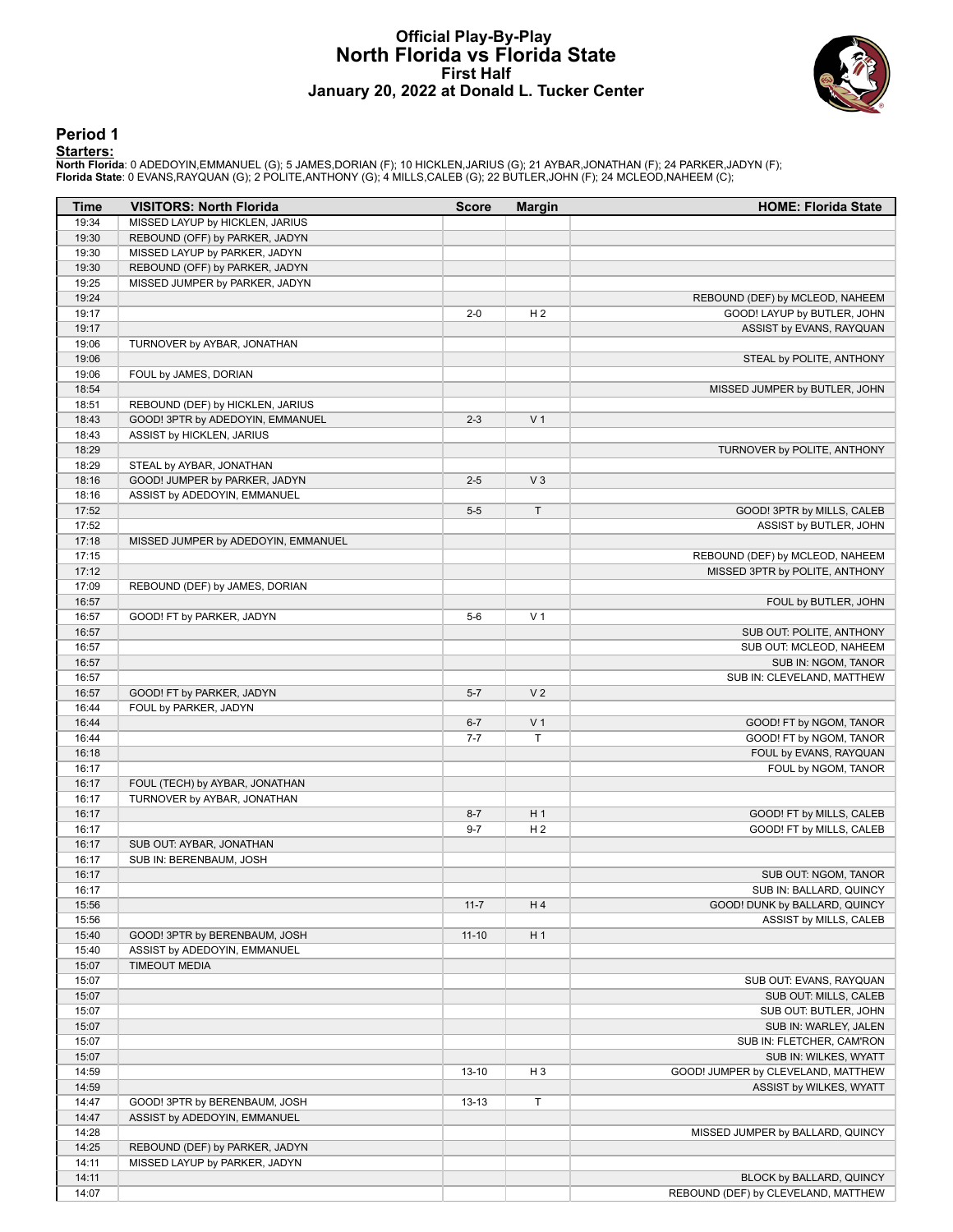| Time           | <b>VISITORS: North Florida</b>                                      | <b>Score</b> | <b>Margin</b>  | <b>HOME: Florida State</b>                            |
|----------------|---------------------------------------------------------------------|--------------|----------------|-------------------------------------------------------|
| 13:58          |                                                                     | $15-13$      | H <sub>2</sub> | GOOD! JUMPER by WILKES, WYATT                         |
| 13:58          |                                                                     |              |                | ASSIST by FLETCHER, CAM'RON                           |
| 13:42          | SUB OUT: JAMES, DORIAN                                              |              |                |                                                       |
| 13:42<br>13:40 | SUB IN: PREASTER, JORDAN<br>MISSED 3PTR by HICKLEN, JARIUS          |              |                |                                                       |
| 13:36          |                                                                     |              |                | REBOUND (DEF) by BALLARD, QUINCY                      |
| 13:29          |                                                                     |              |                | MISSED JUMPER by CLEVELAND, MATTHEW                   |
| 13:29          |                                                                     |              |                | REBOUND (OFF) by CLEVELAND, MATTHEW                   |
| 13:26          |                                                                     |              |                | MISSED LAYUP by CLEVELAND, MATTHEW                    |
| 13:24          |                                                                     |              |                | REBOUND (OFF) by FLETCHER, CAM'RON                    |
| 13:21          |                                                                     | $17-13$      | H4             | GOOD! LAYUP by CLEVELAND, MATTHEW                     |
| 13:21          | FOUL by PARKER, JADYN                                               |              |                |                                                       |
| 13:21<br>13:21 |                                                                     |              |                | SUB OUT: BALLARD, QUINCY<br>SUB IN: MCLEOD, NAHEEM    |
| 13:21          |                                                                     | $18-13$      | H <sub>5</sub> | GOOD! FT by CLEVELAND, MATTHEW                        |
| 13:08          | MISSED 3PTR by BERENBAUM, JOSH                                      |              |                |                                                       |
| 13:07          |                                                                     |              |                | REBOUND (DEF) by TEAM                                 |
| 13:07          | TIMEOUT 30SEC                                                       |              |                |                                                       |
| 13:07          | SUB OUT: PARKER, JADYN                                              |              |                |                                                       |
| 13:07          | SUB IN: JAMES, DORIAN                                               |              |                |                                                       |
| 12:59          |                                                                     |              |                | TURNOVER by CLEVELAND, MATTHEW                        |
| 12:59<br>12:54 | STEAL by PREASTER, JORDAN<br>GOOD! LAYUP by ADEDOYIN, EMMANUEL [FB] | $18-15$      | $H_3$          |                                                       |
| 12:54          | ASSIST by PREASTER, JORDAN                                          |              |                |                                                       |
| 12:32          |                                                                     |              |                | TURNOVER by WILKES, WYATT                             |
| 12:12          | TURNOVER by JAMES, DORIAN                                           |              |                |                                                       |
| 12:12          |                                                                     |              |                | STEAL by FLETCHER, CAM'RON                            |
| 11:58          |                                                                     |              |                | TURNOVER by WILKES, WYATT                             |
| 11:58          | <b>TIMEOUT MEDIA</b>                                                |              |                |                                                       |
| 11:58<br>11:58 |                                                                     |              |                | SUB OUT: WARLEY, JALEN<br>SUB OUT: FLETCHER, CAM'RON  |
| 11:58          |                                                                     |              |                | SUB OUT: MCLEOD, NAHEEM                               |
| 11:58          |                                                                     |              |                | SUB OUT: WILKES, WYATT                                |
| 11:58          |                                                                     |              |                | SUB OUT: CLEVELAND, MATTHEW                           |
| 11:58          |                                                                     |              |                | SUB IN: EVANS, RAYQUAN                                |
| 11:58          |                                                                     |              |                | SUB IN: POLITE, ANTHONY                               |
| 11:58          |                                                                     |              |                | SUB IN: MILLS, CALEB                                  |
| 11:58<br>11:58 |                                                                     |              |                | SUB IN: NGOM, TANOR                                   |
| 11:43          | TURNOVER by BERENBAUM, JOSH                                         |              |                | SUB IN: BUTLER, JOHN                                  |
| 11:43          |                                                                     |              |                | STEAL by POLITE, ANTHONY                              |
| 11:39          |                                                                     | $20 - 15$    | H 5            | GOOD! by NGOM, TANOR                                  |
| 11:39          |                                                                     |              |                | ASSIST by EVANS, RAYQUAN                              |
| 11:39          | FOUL by PREASTER, JORDAN                                            |              |                |                                                       |
| 11:38          |                                                                     |              |                | MISSED FT by NGOM, TANOR                              |
| 11:38<br>11:26 | REBOUND (DEF) by BERENBAUM, JOSH                                    |              |                |                                                       |
| 11:08          | GOOD! 3PTR by ADEDOYIN, EMMANUEL                                    | $20 - 18$    | H <sub>2</sub> | FOUL by NGOM, TANOR                                   |
| 11:08          | ASSIST by HICKLEN, JARIUS                                           |              |                |                                                       |
| 10:55          |                                                                     |              |                | MISSED LAYUP by NGOM, TANOR                           |
| 10:52          | REBOUND (DEF) by JAMES, DORIAN                                      |              |                |                                                       |
| 10:49          | MISSED 3PTR by HICKLEN, JARIUS                                      |              |                |                                                       |
| 10:45          | REBOUND (OFF) by JAMES, DORIAN                                      |              |                |                                                       |
| 10:44          | MISSED JUMPER by JAMES, DORIAN                                      |              |                |                                                       |
| 10:44<br>10:41 |                                                                     |              |                | BLOCK by NGOM, TANOR<br>REBOUND (DEF) by MILLS, CALEB |
| 10:40          |                                                                     | $22 - 18$    | H4             | GOOD! LAYUP by MILLS, CALEB [FB]                      |
| 10:33          | FOUL by PREASTER, JORDAN                                            |              |                |                                                       |
| 10:33          | TURNOVER by PREASTER, JORDAN                                        |              |                |                                                       |
| 10:33          |                                                                     |              |                | SUB OUT: EVANS, RAYQUAN                               |
| 10:33          |                                                                     |              |                | SUB OUT: NGOM, TANOR                                  |
| 10:33          |                                                                     |              |                | SUB IN: WARLEY, JALEN                                 |
| 10:33          |                                                                     |              |                | SUB IN: MCLEOD, NAHEEM                                |
| 10:33          | SUB OUT: BERENBAUM, JOSH                                            |              |                |                                                       |
| 10:33<br>10:16 | SUB IN: PARKER, JADYN                                               |              |                | TURNOVER by BUTLER, JOHN                              |
| 09:54          |                                                                     |              |                | FOUL by POLITE, ANTHONY                               |
| 09:54          | GOOD! FT by JAMES, DORIAN                                           | 22-19        | H <sub>3</sub> |                                                       |
| 09:54          | GOOD! FT by JAMES, DORIAN                                           | 22-20        | H <sub>2</sub> |                                                       |
| 09:46          |                                                                     |              |                | MISSED 3PTR by BUTLER, JOHN                           |
| 09:45          |                                                                     |              |                | REBOUND (OFF) by TEAM                                 |
| 09:40          |                                                                     | 24-20        | H4             | GOOD! DUNK by POLITE, ANTHONY                         |
| 09:21          | MISSED 3PTR by JAMES, DORIAN                                        |              |                |                                                       |
| 09:18          |                                                                     |              |                | REBOUND (DEF) by POLITE, ANTHONY                      |
| 09:16<br>09:16 | FOUL by ADEDOYIN, EMMANUEL                                          | 25-20        | H <sub>5</sub> | GOOD! FT by WARLEY, JALEN [FB]                        |
|                |                                                                     |              |                |                                                       |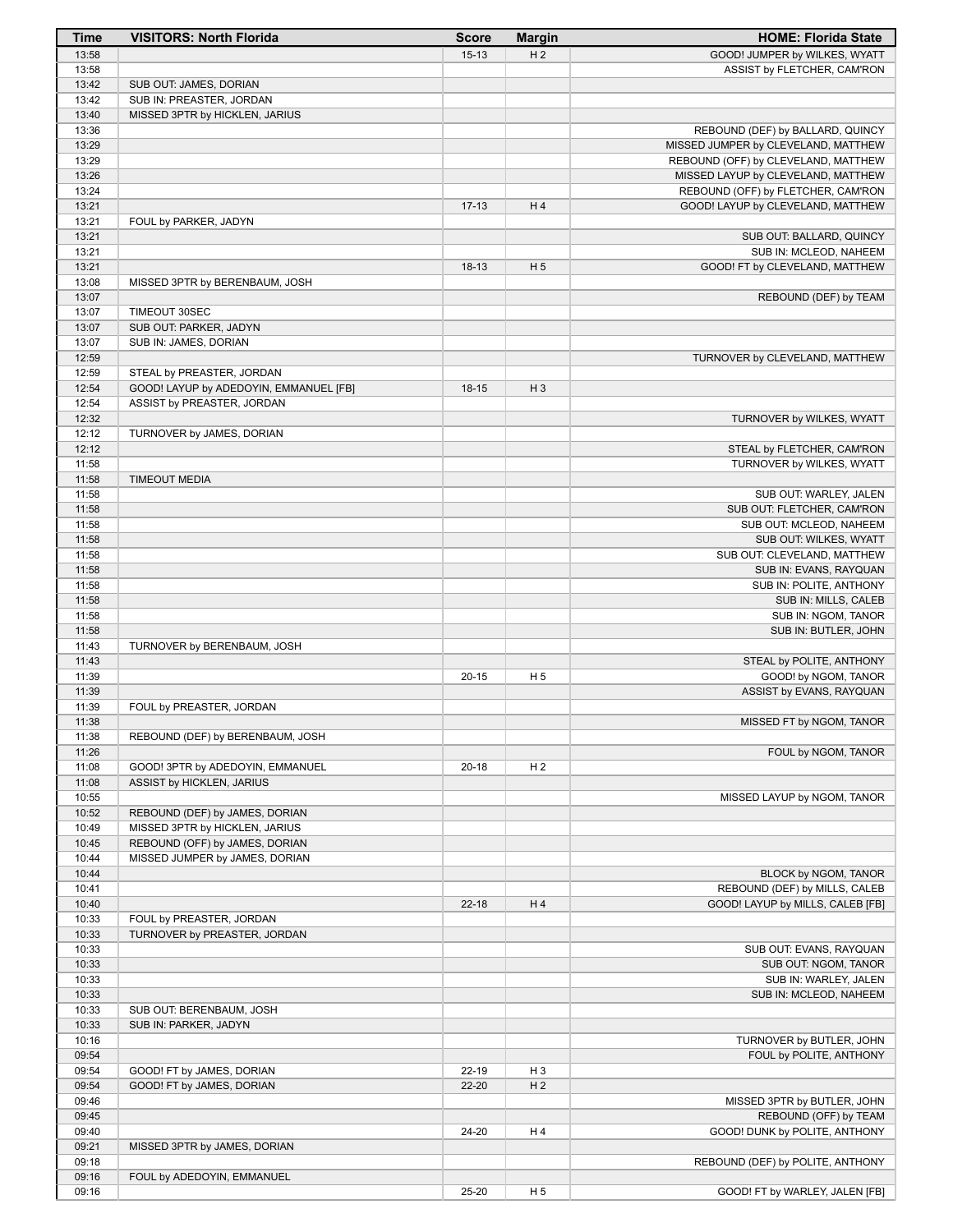| Time           | <b>VISITORS: North Florida</b>      | <b>Score</b> | <b>Margin</b>  | <b>HOME: Florida State</b>                               |
|----------------|-------------------------------------|--------------|----------------|----------------------------------------------------------|
| 09:16          |                                     | $26 - 20$    | H <sub>6</sub> | GOOD! FT by WARLEY, JALEN [FB]                           |
| 08:59          | TURNOVER by PREASTER, JORDAN        |              |                |                                                          |
| 08:59          | SUB OUT: PREASTER, JORDAN           |              |                |                                                          |
| 08:59          | SUB IN: BERENBAUM, JOSH             |              |                |                                                          |
| 08:44          |                                     |              |                | MISSED 3PTR by BUTLER, JOHN                              |
| 08:41          | REBOUND (DEF) by JAMES, DORIAN      |              |                |                                                          |
| 08:37          | GOOD! 3PTR by HICKLEN, JARIUS [FB]  | 26-23        | $H_3$          |                                                          |
| 08:37<br>08:25 | ASSIST by JAMES, DORIAN             |              |                | TURNOVER by MCLEOD, NAHEEM                               |
| 08:25          |                                     |              |                | SUB OUT: WARLEY, JALEN                                   |
| 08:25          |                                     |              |                | SUB OUT: MILLS, CALEB                                    |
| 08:25          |                                     |              |                | SUB OUT: BUTLER, JOHN                                    |
| 08:25          |                                     |              |                | SUB IN: EVANS, RAYQUAN                                   |
| 08:25          |                                     |              |                | SUB IN: FLETCHER, CAM'RON                                |
| 08:25          |                                     |              |                | SUB IN: CLEVELAND, MATTHEW                               |
| 08:06          | GOOD! 3PTR by ADEDOYIN, EMMANUEL    | 26-26        | Т              |                                                          |
| 08:06          | ASSIST by BERENBAUM, JOSH           |              |                |                                                          |
| 07:46          |                                     |              |                | MISSED JUMPER by FLETCHER, CAM'RON                       |
| 07:43          | REBOUND (DEF) by ADEDOYIN, EMMANUEL |              |                |                                                          |
| 07:26          | MISSED LAYUP by BERENBAUM, JOSH     |              |                |                                                          |
| 07:22          |                                     |              |                | REBOUND (DEF) by FLETCHER, CAM'RON                       |
| 07:20          |                                     | 28-26        | H <sub>2</sub> | GOOD! JUMPER by CLEVELAND, MATTHEW [FB]                  |
| 06:57          | FOUL by JAMES, DORIAN               |              |                |                                                          |
| 06:57          | TURNOVER by JAMES, DORIAN           |              |                |                                                          |
| 06:57          | <b>TIMEOUT MEDIA</b>                |              |                |                                                          |
| 06:57<br>06:57 |                                     |              |                | SUB OUT: MCLEOD, NAHEEM<br>SUB IN: BALLARD, QUINCY       |
| 06:57          | SUB OUT: JAMES, DORIAN              |              |                |                                                          |
| 06:57          | SUB IN: PREASTER, JORDAN            |              |                |                                                          |
| 06:41          |                                     |              |                | TURNOVER by CLEVELAND, MATTHEW                           |
| 06:41          | STEAL by PREASTER, JORDAN           |              |                |                                                          |
| 06:33          | MISSED LAYUP by PREASTER, JORDAN    |              |                |                                                          |
| 06:28          |                                     |              |                | REBOUND (DEF) by BALLARD, QUINCY                         |
| 06:15          |                                     |              |                | TURNOVER by FLETCHER, CAM'RON                            |
| 06:15          | STEAL by PREASTER, JORDAN           |              |                |                                                          |
| 06:04          | MISSED 3PTR by HICKLEN, JARIUS      |              |                |                                                          |
| 06:01          |                                     |              |                | REBOUND (DEF) by POLITE, ANTHONY                         |
| 05:50          |                                     |              |                | FOUL by BALLARD, QUINCY                                  |
| 05:50          |                                     |              |                | TURNOVER by BALLARD, QUINCY                              |
| 05:50          |                                     |              |                | SUB OUT: POLITE, ANTHONY                                 |
| 05:50          |                                     |              |                | SUB OUT: FLETCHER, CAM'RON                               |
| 05:50          |                                     |              |                | SUB IN: MILLS, CALEB                                     |
| 05:50<br>05:35 |                                     |              |                | SUB IN: WILKES, WYATT                                    |
| 05:32          | MISSED JUMPER by HICKLEN, JARIUS    |              |                | REBOUND (DEF) by WILKES, WYATT                           |
| 05:27          |                                     |              |                | MISSED 3PTR by MILLS, CALEB                              |
| 05:23          |                                     |              |                | REBOUND (OFF) by BALLARD, QUINCY                         |
| 05:22          | FOUL by ADEDOYIN, EMMANUEL          |              |                |                                                          |
| 05:22          |                                     |              |                | SUB OUT: BALLARD, QUINCY                                 |
| 05:22          |                                     |              |                | SUB IN: MCLEOD, NAHEEM                                   |
| 05:22          |                                     | 29-26        | $H_3$          | GOOD! FT by EVANS, RAYQUAN                               |
| 05:22          |                                     | 30-26        | H4             | GOOD! FT by EVANS, RAYQUAN                               |
| 05:22          | SUB OUT: PARKER, JADYN              |              |                |                                                          |
| 05:22          | SUB IN: JAMES, DORIAN               |              |                |                                                          |
| 05:12          | TURNOVER by HICKLEN, JARIUS         |              |                |                                                          |
| 05:12          |                                     |              |                | STEAL by EVANS, RAYQUAN                                  |
| 04:53          |                                     | 32-26        | H <sub>6</sub> | GOOD! LAYUP by MILLS, CALEB                              |
| 04:40          | GOOD! LAYUP by ADEDOYIN, EMMANUEL   | 32-28        | H4             |                                                          |
| 04:31          |                                     |              |                | MISSED JUMPER by CLEVELAND, MATTHEW                      |
| 04:31          | BLOCK by JAMES, DORIAN              |              |                |                                                          |
| 04:24          | REBOUND (DEF) by BERENBAUM, JOSH    |              |                |                                                          |
| 04:21          | GOOD! 3PTR by HICKLEN, JARIUS       | $32 - 31$    | H <sub>1</sub> |                                                          |
| 04:21<br>04:08 | ASSIST by ADEDOYIN, EMMANUEL        |              |                |                                                          |
| 04:08          |                                     |              |                | SUB OUT: MCLEOD, NAHEEM                                  |
| 03:50          |                                     | 35-31        | H4             | SUB IN: PRIETO, HARRISON<br>GOOD! 3PTR by EVANS, RAYQUAN |
| 03:50          |                                     |              |                | ASSIST by MILLS, CALEB                                   |
| 03:29          | TURNOVER by BERENBAUM, JOSH         |              |                |                                                          |
| 03:29          |                                     |              |                | STEAL by MILLS, CALEB                                    |
| 03:28          | FOUL by BERENBAUM, JOSH             |              |                |                                                          |
| 03:28          | <b>TIMEOUT MEDIA</b>                |              |                |                                                          |
| 03:28          | SUB OUT: BERENBAUM, JOSH            |              |                |                                                          |
| 03:28          | SUB IN: PARKER, JADYN               |              |                |                                                          |
| 03:28          |                                     | 36-31        | H <sub>5</sub> | GOOD! FT by MILLS, CALEB                                 |
| 03:28          |                                     | 37-31        | H <sub>6</sub> | GOOD! FT by MILLS, CALEB                                 |
| 03:02          | TURNOVER by JAMES, DORIAN           |              |                |                                                          |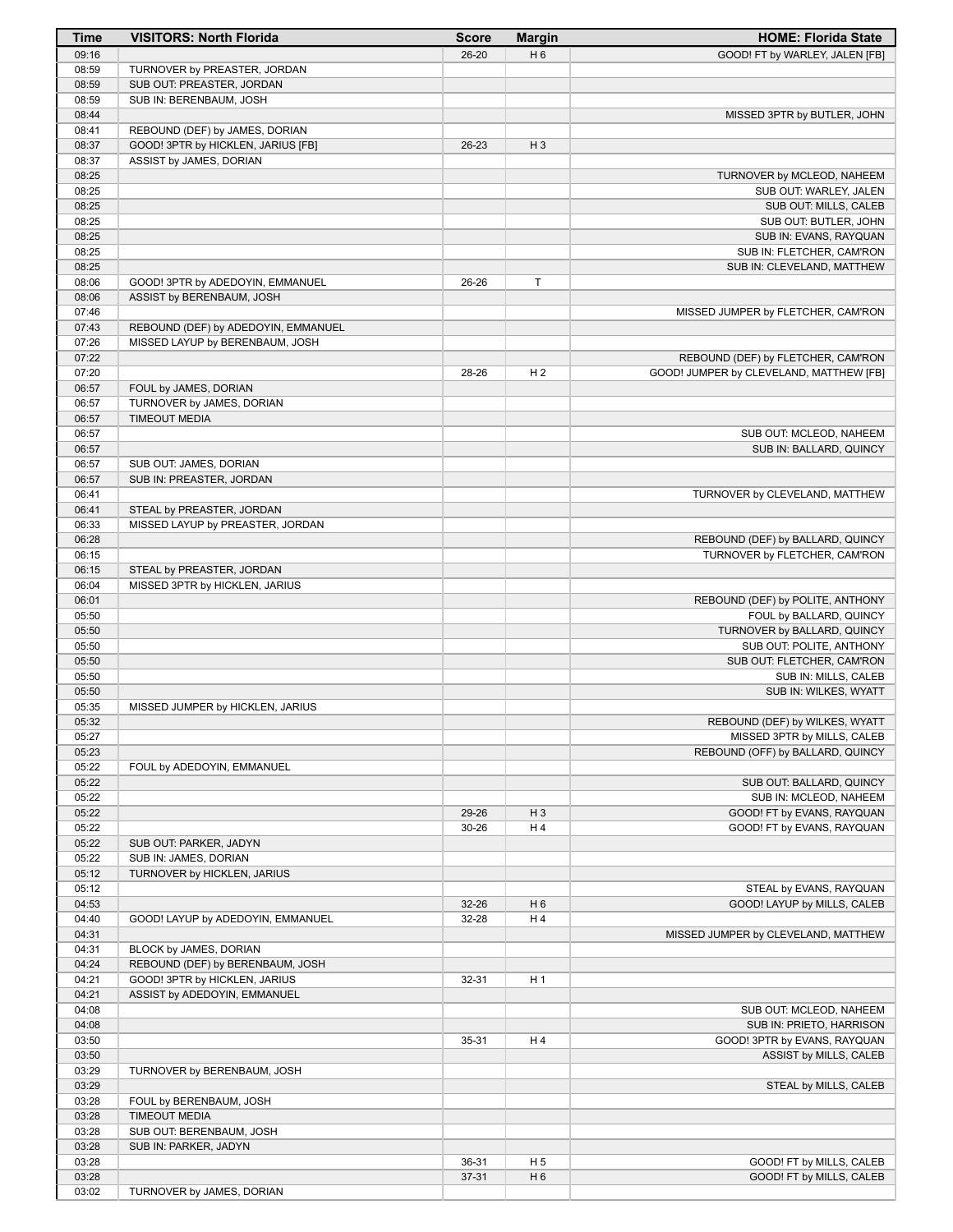| <b>Time</b> | <b>VISITORS: North Florida</b>      | <b>Score</b> | <b>Margin</b>   | <b>HOME: Florida State</b>          |
|-------------|-------------------------------------|--------------|-----------------|-------------------------------------|
| 03:02       |                                     |              |                 | STEAL by CLEVELAND, MATTHEW         |
| 02:54       |                                     | 40-31        | H9              | GOOD! 3PTR by WILKES, WYATT         |
| 02:54       |                                     |              |                 | ASSIST by EVANS, RAYQUAN            |
| 02:27       | MISSED JUMPER by ADEDOYIN, EMMANUEL |              |                 |                                     |
| 02:25       |                                     |              |                 | REBOUND (DEF) by CLEVELAND, MATTHEW |
| 02:22       |                                     | 42-31        | H 11            | GOOD! JUMPER by EVANS, RAYQUAN      |
| 02:22       |                                     |              |                 | ASSIST by PRIETO, HARRISON          |
| 02:20       | TIMEOUT 30SEC                       |              |                 |                                     |
| 02:20       | SUB OUT: PREASTER, JORDAN           |              |                 |                                     |
| 02:20       | SUB IN: BERENBAUM, JOSH             |              |                 |                                     |
| 02:20       |                                     |              |                 | SUB OUT: EVANS, RAYQUAN             |
| 02:20       |                                     |              |                 | SUB IN: WARLEY, JALEN               |
| 02:09       | MISSED 3PTR by BERENBAUM, JOSH      |              |                 |                                     |
| 02:06       |                                     |              |                 | REBOUND (DEF) by CLEVELAND, MATTHEW |
| 02:02       | FOUL by HICKLEN, JARIUS             |              |                 |                                     |
| 02:02       |                                     | 43-31        | H 12            | GOOD! FT by CLEVELAND, MATTHEW [FB] |
| 02:02       |                                     | 44-31        | H 13            | GOOD! FT by CLEVELAND, MATTHEW [FB] |
| 01:38       | GOOD! LAYUP by HICKLEN, JARIUS      | 44-33        | H <sub>11</sub> |                                     |
| 01:38       |                                     |              |                 | FOUL by WARLEY, JALEN               |
| 01:37       | MISSED FT by HICKLEN, JARIUS        |              |                 |                                     |
| 01:35       |                                     |              |                 | REBOUND (DEF) by CLEVELAND, MATTHEW |
| 01:32       |                                     | 46-33        | H 13            | GOOD! LAYUP by MILLS, CALEB [FB]    |
| 01:32       |                                     |              |                 | ASSIST by CLEVELAND, MATTHEW        |
| 01:06       | TURNOVER by HICKLEN, JARIUS         |              |                 |                                     |
| 01:06       |                                     |              |                 | STEAL by WARLEY, JALEN              |
| 01:06       |                                     |              |                 | SUB OUT: PRIETO, HARRISON           |
| 01:06       |                                     |              |                 | SUB IN: NGOM, TANOR                 |
| 01:06       | SUB OUT: PARKER, JADYN              |              |                 |                                     |
| 01:06       | SUB IN: PREASTER, JORDAN            |              |                 |                                     |
| 01:06       |                                     |              |                 | <b>TIMEOUT 30SEC</b>                |
| 01:00       |                                     |              |                 | TURNOVER by WARLEY, JALEN           |
| 00:34       | GOOD! LAYUP by PREASTER, JORDAN     | 46-35        | H 11            |                                     |
| 00:34       |                                     |              |                 | FOUL by NGOM, TANOR                 |
| 00:34       |                                     |              |                 | SUB OUT: NGOM, TANOR                |
| 00:34       |                                     |              |                 | SUB IN: PRIETO, HARRISON            |
| 00:30       | MISSED FT by PREASTER, JORDAN       |              |                 |                                     |
| 00:29       |                                     |              |                 | REBOUND (DEF) by WARLEY, JALEN      |
| 00:05       |                                     | 48-35        | H 13            | GOOD! JUMPER by MILLS, CALEB        |
| 00:05       |                                     |              |                 | ASSIST by WILKES, WYATT             |
| 00:01       |                                     |              |                 | FOUL by MILLS, CALEB                |
| 00:01       | GOOD! FT by HICKLEN, JARIUS         | 48-36        | H 12            |                                     |
| 00:01       | GOOD! FT by HICKLEN, JARIUS         | 48-37        | H 11            |                                     |
| 00:01       | GOOD! FT by HICKLEN, JARIUS         | 48-38        | H 10            |                                     |

## **North Florida 38, Florida State 48**

| <b>Points (This Period)</b> | <b>UNF</b>     | <b>FSU</b>     |
|-----------------------------|----------------|----------------|
| In the Paint                | 10             | 20             |
| Off Turns                   |                |                |
| 2nd Chance                  |                |                |
| Fast Break                  | 5              | 10             |
| Bench                       |                | 22             |
| Per Poss                    | 0.950<br>16/40 | 1.200<br>23/40 |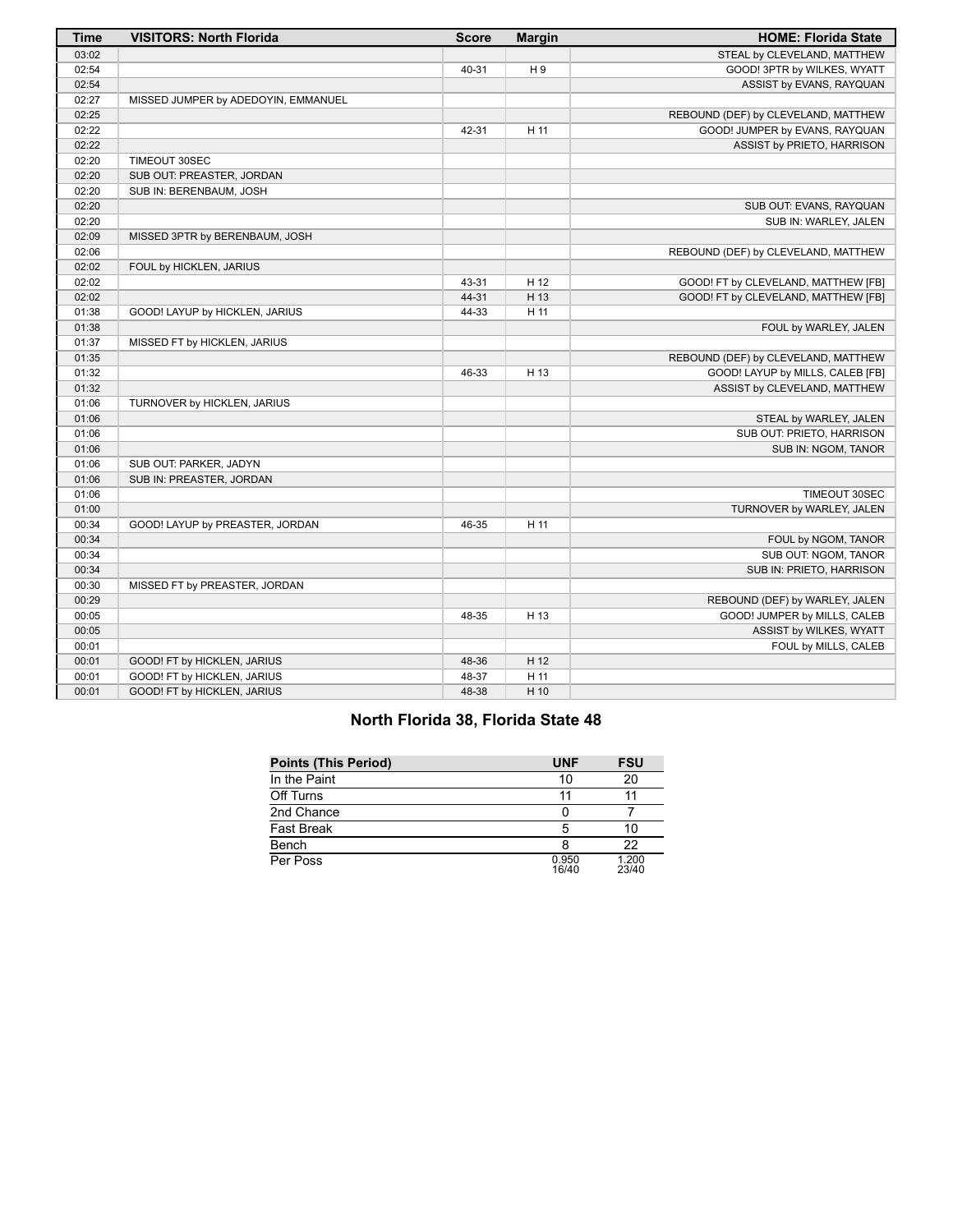## **Official Box Score North Florida vs Florida State Second Half Statistics Only January 20, 2022 at Donald L. Tucker Center**



# **North Florida 35**

| No. | Plaver                 | S  | <b>Pts</b> | FG      | 3FG     | <b>FT</b> | <b>OR</b> | <b>DR</b> | TR       | PF       | A        | <b>TO</b> | <b>Blk</b> | Stl      | Min | $+/-$ |
|-----|------------------------|----|------------|---------|---------|-----------|-----------|-----------|----------|----------|----------|-----------|------------|----------|-----|-------|
| 00  | ADEDOYIN, EMMANUEL     | G  | 5          | $1 - 3$ | $1 - 2$ | $2 - 3$   | 0         |           |          | 0        | 2        |           | 0          | 0        | 20  | $-3$  |
| 05  | JAMES, DORIAN          | F. | $\Omega$   | $0 - 1$ | $0 - 0$ | $0 - 0$   | 0         | 2         | 2        | 3        | 0        | 0         | 0          | 0        | 7   | $-2$  |
| 10  | <b>HICKLEN, JARIUS</b> | G  | 16         | $5-8$   | $4 - 7$ | $2 - 2$   | 0         | 2         | 2        | 1        | 2        | 3         | 0          | 0        | 18  | 0     |
| 21  | AYBAR, JONATHAN        | F. | 0          | $0 - 0$ | $0 - 0$ | $0 - 0$   | 0         | 0         | $\Omega$ | 0        | 0        | $\Omega$  | $\Omega$   | $\Omega$ | 0   | -3    |
| 24  | PARKER, JADYN          | F  | 2          | $1 - 3$ | $0 - 0$ | $0 - 0$   | 0         | 1         | 1        | 3        | $\Omega$ | 0         | 0          | 0        | 16  | -1    |
| 02  | LANIER, CHAZ           | G  | 3          | $0 - 0$ | $0 - 0$ | $3 - 4$   | 0         | 0         | 0        | 0        | 0        |           |            | 0        | 13  | $-4$  |
| 04  | PREASTER, JORDAN       | G  | 6          | $2 - 2$ | $1 - 1$ | $1 - 1$   | 0         | 2         | 2        |          | 0        | 2         | 0          | 0        | 14  | 5     |
| 11  | RASMUSSEN, BRANDON     | G  | 0          | $0 - 0$ | $0 - 0$ | $0 - 0$   | 0         | 0         | 0        | 0        | 0        | 0         | 0          | $\Omega$ | 1   | $-3$  |
| 23  | BERENBAUM, JOSH        | F. | 3          | $1 - 2$ | $1 - 1$ | $0 - 0$   | 0         | 1         |          | 1        | 0        |           | 0          |          | 10  | -8    |
|     | TEAM                   |    |            | $0 - 0$ |         |           | 0         | 1         |          | $\Omega$ |          | 0         |            |          |     |       |
|     | <b>TOTALS</b>          |    | 35         | $10-19$ | $7-11$  | $8 - 10$  | 0         | 10        | 10       | 9        | 4        | 8         |            | 1        | 100 |       |

| <b>Shooting By Period</b><br>Period | FG        | FG%   | 3FG       | 3FG%  | FT.     | FT%   | Last FG Half: UNF - |
|-------------------------------------|-----------|-------|-----------|-------|---------|-------|---------------------|
| 2nd Half                            | $10-19$   | .53%  | 7-11      | 64%   | 8-10    | 80%   |                     |
| Game                                | $22 - 47$ | 46.8% | $14 - 24$ | 58.3% | $15-19$ | 78.9% |                     |

# **Florida State 38**

| No. | Player                 | S  | <b>Pts</b>      | <b>FG</b> | 3FG     | <b>FT</b> | <b>OR</b>    | <b>DR</b>      | TR           | PF             | A              | <b>TO</b> | <b>Blk</b>   | Stl      | Min            | $+/-$ |
|-----|------------------------|----|-----------------|-----------|---------|-----------|--------------|----------------|--------------|----------------|----------------|-----------|--------------|----------|----------------|-------|
| 00  | <b>EVANS, RAYQUAN</b>  | G  | 0               | $0 - 0$   | $0-0$   | $0-0$     | 0            |                |              | 0              |                | 0         | 0            | 0        | 6              | $-6$  |
| 02  | POLITE, ANTHONY        | G  | 7               | $3-5$     | $0 - 2$ | $1 - 2$   | 1            | 1              | 2            |                | 1              | 1         | $\mathbf{0}$ | $\Omega$ | 14             | $-9$  |
| 04  | MILLS, CALEB           | G  | 6.              | $3-6$     | $0 - 1$ | $0 - 0$   | 1            | 0              | 1            | 0              | $\overline{2}$ | 0         | 0            | $\Omega$ | 12             | 1     |
| 22  | <b>BUTLER, JOHN</b>    | F  | $\mathcal{P}$   | $1 - 2$   | $0 - 0$ | $0 - 0$   | $\mathbf{0}$ | 2              | 2            |                | 0              | 0         |              | 0        | 9              | 11    |
| 24  | MCLEOD, NAHEEM         | С  | 2               | $1 - 2$   | $0 - 0$ | $0 - 0$   | 1            | 0              | 1            | 0              | 0              | 1         | 0            | 0        | 3              | $-1$  |
| 01  | <b>WARLEY, JALEN</b>   | G  | 0               | $0 - 0$   | $0 - 0$ | $0 - 0$   | $\Omega$     | 1              |              |                | 1              | 0         | $\mathbf{0}$ |          | 14             | 9     |
| 11  | NGOM, TANOR            | С  | 9               | $4 - 4$   | $0 - 0$ | $1 - 2$   | 1            | 2              | 3            |                | 0              | 0         | 0            | 0        | 7              | 5     |
| 15  | <b>BALLARD, QUINCY</b> | C  | $\Omega$        | $0 - 0$   | $0 - 0$ | $0 - 2$   | 1.           | $\Omega$       | 1            | 0              | $\mathbf{0}$   | 0         | $\mathbf{0}$ | 0        | 3              | $-7$  |
| 21  | FLETCHER, CAM'RON      | F. | 0               | $0 - 1$   | $0 - 0$ | $0 - 0$   | $\Omega$     | 0              | $\mathbf{0}$ | 0              | 0              | 1         | $\Omega$     | $\Omega$ | 5              | 1     |
| 30  | PRIETO, HARRISON       | F  | 0               | $0 - 0$   | $0 - 0$ | $0 - 0$   | $\mathbf{0}$ | $\Omega$       | $\mathbf{0}$ |                | $\Omega$       | 0         | $\mathbf{0}$ | 0        | $\overline{7}$ | 6     |
| 31  | <b>WILKES, WYATT</b>   | F  | 0               | $0 - 2$   | $0 - 1$ | $0 - 0$   | $\mathbf{0}$ | $\mathbf{0}$   | $\mathbf{0}$ | $\overline{2}$ | 1              | 0         | $\Omega$     |          | 6              | $-7$  |
| 35  | CLEVELAND, MATTHEW     | G  | 12 <sup>°</sup> | $5 - 10$  | $0 - 0$ | $2 - 6$   | 3            | $\overline{2}$ | 5            | 0              | 3              | 0         | $\Omega$     |          | 13             | 12    |
|     | <b>TEAM</b>            |    |                 | $0-0$     |         |           | 1            |                | 2            | $\mathbf 0$    |                | 0         |              |          |                |       |
|     | <b>TOTALS</b>          |    | 38.             | $17 - 32$ | $0 - 4$ | $4 - 12$  | 9            | 10             | 19           | 7              | 9              | 3         | 1            |          | 3 100          |       |
|     | Chooting Du Doriod     |    |                 |           |         |           |              |                |              |                |                |           |              |          |                |       |

| Shooting by Feriou<br>Period | FG        | FG%   | 3FG      | 3FG%   |           | FT%   |  |
|------------------------------|-----------|-------|----------|--------|-----------|-------|--|
| 2nd Half                     | 17-32     | 53%   | 0-4      | $00\%$ | 4-12      | 33%   |  |
| Game                         | $33 - 59$ | 55.9% | $3 - 11$ | 27.3%  | $17 - 26$ | 65.4% |  |

*Last FG Half:* FSU -

| Game Notes:                                                              | <b>Score</b> | 1st | 2 <sub>nd</sub> | тот | <b>Points (This Period)</b> | UNF            | <b>FSU</b>     |
|--------------------------------------------------------------------------|--------------|-----|-----------------|-----|-----------------------------|----------------|----------------|
| Officials: Lee Cassell, Mark Schnur, Jermel Spearman<br>Attendance: 2088 | UNF          | 38  | 35              | 73  | In the Paint                |                | 26             |
|                                                                          | <b>FSU</b>   | 48  | 38              | 86  | Off Turns                   |                | 10             |
| Start Time: 05:00 PM                                                     |              |     |                 |     | 2nd Chance                  |                |                |
|                                                                          |              |     |                 |     | <b>Fast Break</b>           |                |                |
|                                                                          |              |     |                 |     | Bench                       |                | 21             |
|                                                                          |              |     |                 |     | Per Poss                    | l.129<br>14/31 | 1.188<br>19/32 |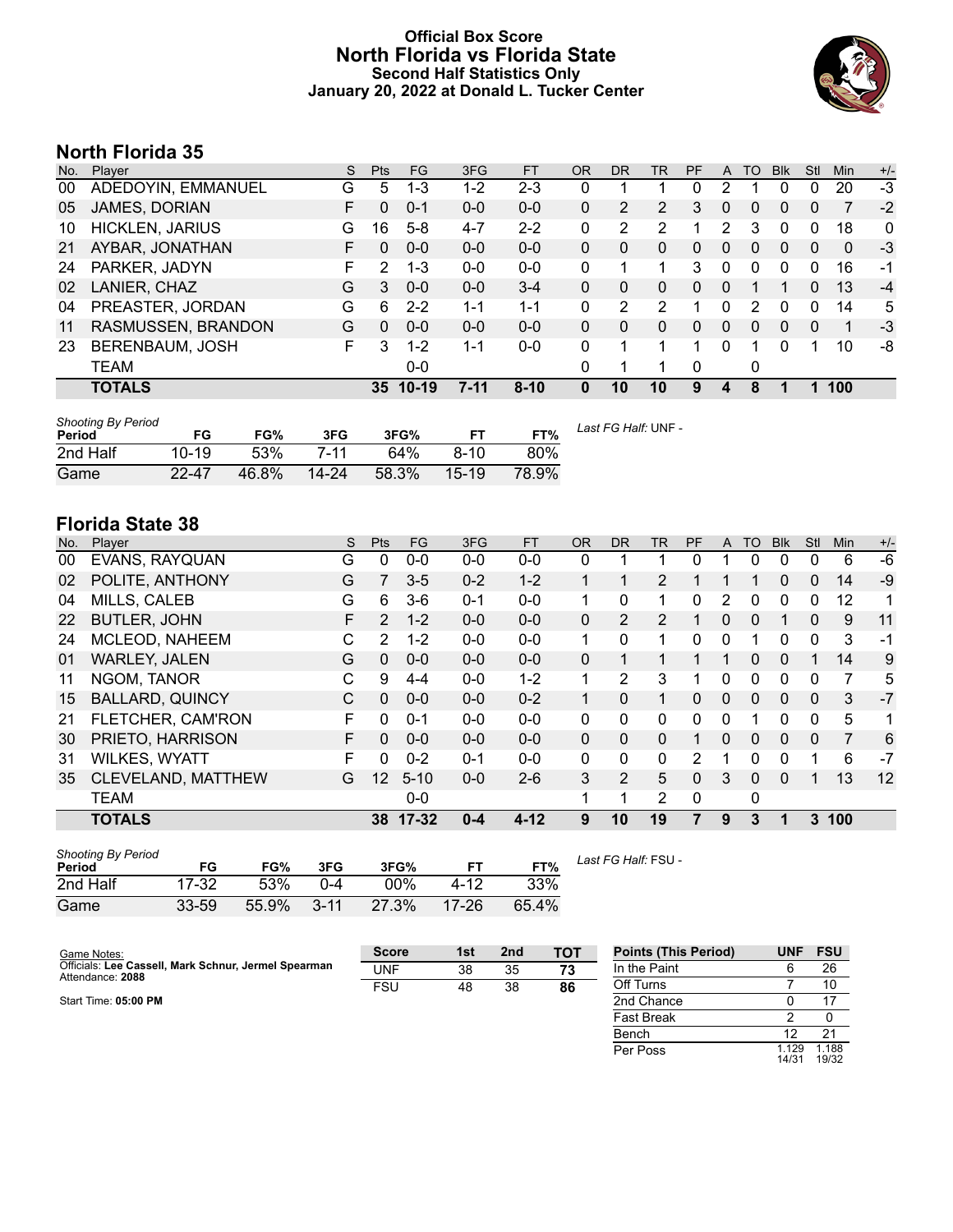#### **Official Play-By-Play North Florida vs Florida State Second Half January 20, 2022 at Donald L. Tucker Center**



#### **Period 2**

#### **Starters:**

**North Florida**: 0 ADEDOYIN,EMMANUEL (G); 5 JAMES,DORIAN (F); 10 HICKLEN,JARIUS (G); 21 AYBAR,JONATHAN (F); 24 PARKER,JADYN (F);<br>**Florida State**: 0 EVANS,RAYQUAN (G); 2 POLITE,ANTHONY (G); 4 MILLS,CALEB (G); 22 BUTLER,JOHN

| Time           | <b>VISITORS: North Florida</b>      | <b>Score</b> | <b>Margin</b>  | <b>HOME: Florida State</b>                                        |
|----------------|-------------------------------------|--------------|----------------|-------------------------------------------------------------------|
| 20:00          |                                     |              |                | SUB OUT: WARLEY, JALEN                                            |
| 20:00          |                                     |              |                | SUB OUT: PRIETO, HARRISON                                         |
| 20:00          |                                     |              |                | SUB OUT: WILKES, WYATT                                            |
| 20:00          |                                     |              |                | SUB OUT: CLEVELAND, MATTHEW                                       |
| 20:00          |                                     |              |                | SUB IN: EVANS, RAYQUAN                                            |
| 20:00          |                                     |              |                | SUB IN: POLITE, ANTHONY                                           |
| 20:00          |                                     |              |                | SUB IN: BUTLER, JOHN                                              |
| 20:00          |                                     |              |                | SUB IN: MCLEOD, NAHEEM                                            |
| 20:00          | SUB OUT: PREASTER, JORDAN           |              |                |                                                                   |
| 20:00          | SUB IN: PARKER, JADYN               |              |                |                                                                   |
| 19:49          | GOOD! LAYUP by PARKER, JADYN        | 48-40        | H <sub>8</sub> |                                                                   |
| 19:49          | ASSIST by ADEDOYIN, EMMANUEL        |              |                |                                                                   |
| 19:33          |                                     |              |                | MISSED JUMPER by MCLEOD, NAHEEM                                   |
| 19:29<br>19:25 | REBOUND (DEF) by JAMES, DORIAN      |              |                |                                                                   |
| 19:23          | MISSED JUMPER by BERENBAUM, JOSH    |              |                |                                                                   |
| 18:58          |                                     |              |                | REBOUND (DEF) by EVANS, RAYQUAN<br>MISSED 3PTR by POLITE, ANTHONY |
| 18:51          |                                     |              |                | REBOUND (OFF) by MCLEOD, NAHEEM                                   |
| 18:51          |                                     | 50-40        | H 10           | GOOD! LAYUP by MCLEOD, NAHEEM                                     |
| 18:20          | MISSED JUMPER by JAMES, DORIAN      |              |                |                                                                   |
| 18:16          |                                     |              |                | REBOUND (DEF) by BUTLER, JOHN                                     |
| 18:06          |                                     |              |                | MISSED JUMPER by MILLS, CALEB                                     |
| 17:56          |                                     |              |                | REBOUND (OFF) by MILLS, CALEB                                     |
| 17:56          |                                     | 52-40        | H 12           | GOOD! LAYUP by MILLS, CALEB                                       |
| 17:30          | MISSED JUMPER by PARKER, JADYN      |              |                |                                                                   |
| 17:27          |                                     |              |                | REBOUND (DEF) by POLITE, ANTHONY                                  |
| 17:20          |                                     |              |                | TURNOVER by MCLEOD, NAHEEM                                        |
| 17:20          | STEAL by BERENBAUM, JOSH            |              |                |                                                                   |
| 17:00          | GOOD! 3PTR by HICKLEN, JARIUS       | 52-43        | H9             |                                                                   |
| 16:56          | FOUL by HICKLEN, JARIUS             |              |                |                                                                   |
| 16:56          |                                     |              |                | SUB OUT: BUTLER, JOHN                                             |
| 16:56          |                                     |              |                | SUB OUT: MCLEOD, NAHEEM                                           |
| 16:56          |                                     |              |                | SUB IN: NGOM, TANOR                                               |
| 16:56          |                                     |              |                | SUB IN: WILKES, WYATT                                             |
| 16:56          | SUB OUT: JAMES, DORIAN              |              |                |                                                                   |
| 16:56          | SUB OUT: BERENBAUM, JOSH            |              |                |                                                                   |
| 16:56          | SUB IN: LANIER, CHAZ                |              |                |                                                                   |
| 16:56          | SUB IN: PREASTER, JORDAN            |              |                |                                                                   |
| 16:49          |                                     | 54-43        | H 11           | GOOD! LAYUP by NGOM, TANOR                                        |
| 16:49          |                                     |              |                | ASSIST by EVANS, RAYQUAN                                          |
| 16:28          | GOOD! 3PTR by PREASTER, JORDAN      | 54-46        | H <sub>8</sub> |                                                                   |
| 16:28          | ASSIST by ADEDOYIN, EMMANUEL        |              |                |                                                                   |
| 16:07          |                                     | 56-46        | H 10           | GOOD! JUMPER by MILLS, CALEB                                      |
| 16:07          |                                     |              |                | ASSIST by POLITE, ANTHONY                                         |
| 15:48<br>15:37 | GOOD! 3PTR by HICKLEN, JARIUS       | 56-49        | H 7            | FOUL by POLITE, ANTHONY                                           |
| 15:37          |                                     |              |                | TURNOVER by POLITE, ANTHONY                                       |
| 15:37          | <b>TIMEOUT MEDIA</b>                |              |                |                                                                   |
| 15:37          |                                     |              |                | SUB OUT: NGOM, TANOR                                              |
| 15:37          |                                     |              |                | SUB IN: PRIETO, HARRISON                                          |
| 15:10          |                                     |              |                | FOUL by PRIETO, HARRISON                                          |
| 15:10          | GOOD! FT by HICKLEN, JARIUS         | 56-50        | H <sub>6</sub> |                                                                   |
| 15:10          | GOOD! FT by HICKLEN, JARIUS         | 56-51        | H <sub>5</sub> |                                                                   |
| 14:55          |                                     |              |                | MISSED JUMPER by WILKES, WYATT                                    |
| 14:52          | REBOUND (DEF) by ADEDOYIN, EMMANUEL |              |                |                                                                   |
| 14:47          | TURNOVER by PREASTER, JORDAN        |              |                |                                                                   |
| 14:47          |                                     |              |                | SUB OUT: MILLS, CALEB                                             |
| 14:47          |                                     |              |                | SUB IN: CLEVELAND, MATTHEW                                        |
| 14:47          | SUB OUT: PARKER, JADYN              |              |                |                                                                   |
| 14:47          | SUB IN: JAMES, DORIAN               |              |                |                                                                   |
| 14:17          |                                     |              |                | MISSED JUMPER by CLEVELAND, MATTHEW                               |
| 14:13          | REBOUND (DEF) by HICKLEN, JARIUS    |              |                |                                                                   |
| 14:13          |                                     |              |                | FOUL by WILKES, WYATT                                             |
| 14:13          | GOOD! FT by LANIER, CHAZ [FB]       | 56-52        | H4             |                                                                   |
| 14:13          |                                     |              |                | SUB OUT: EVANS, RAYQUAN                                           |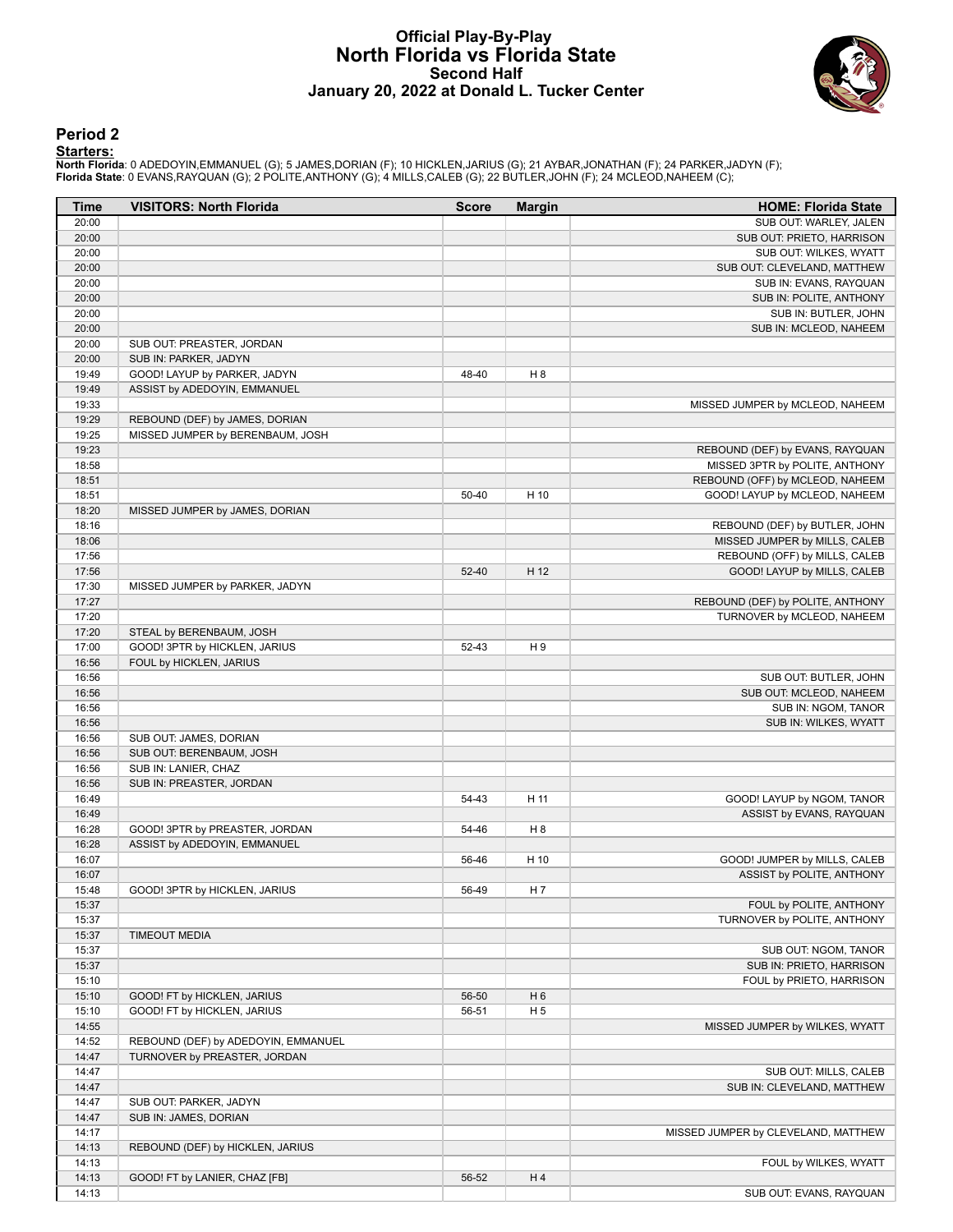| Time           | <b>VISITORS: North Florida</b>      | <b>Score</b> | <b>Margin</b>  | <b>HOME: Florida State</b>          |
|----------------|-------------------------------------|--------------|----------------|-------------------------------------|
| 14:13          |                                     |              |                | SUB OUT: WILKES, WYATT              |
| 14:13          |                                     |              |                | SUB IN: WARLEY, JALEN               |
| 14:13          |                                     |              |                | SUB IN: FLETCHER, CAM'RON           |
| 14:13          | GOOD! FT by LANIER, CHAZ [FB]       | 56-53        | $H_3$          |                                     |
| 14:05          |                                     |              |                | MISSED LAYUP by CLEVELAND, MATTHEW  |
| 14:05          | BLOCK by LANIER, CHAZ               |              |                |                                     |
| 14:00          | REBOUND (DEF) by JAMES, DORIAN      |              |                |                                     |
| 13:57          | MISSED 3PTR by HICKLEN, JARIUS      |              |                |                                     |
| 13:54          |                                     |              |                | REBOUND (DEF) by CLEVELAND, MATTHEW |
| 13:34          | FOUL by JAMES, DORIAN               |              |                |                                     |
| 13:34          |                                     | 57-53        | H4             | GOOD! FT by CLEVELAND, MATTHEW      |
| 13:34          |                                     |              |                | SUB OUT: POLITE, ANTHONY            |
| 13:34          |                                     |              |                | SUB IN: BUTLER, JOHN                |
| 13:34          |                                     |              |                | MISSED FT by CLEVELAND, MATTHEW     |
| 13:33          |                                     |              |                | REBOUND (OFF) by CLEVELAND, MATTHEW |
| 13:32          |                                     | 59-53        | H <sub>6</sub> | GOOD! DUNK by CLEVELAND, MATTHEW    |
| 13:16          | MISSED 3PTR by HICKLEN, JARIUS      |              |                |                                     |
| 13:12          |                                     |              |                | REBOUND (DEF) by WARLEY, JALEN      |
| 13:03          |                                     |              |                | TURNOVER by FLETCHER, CAM'RON       |
| 12:34          | GOOD! JUMPER by HICKLEN, JARIUS     | 59-55        | H4             |                                     |
| 12:18          | FOUL by JAMES, DORIAN               |              |                |                                     |
| 12:18          | SUB OUT: PREASTER, JORDAN           |              |                |                                     |
| 12:18          | SUB OUT: JAMES, DORIAN              |              |                |                                     |
| 12:18          | SUB IN: BERENBAUM, JOSH             |              |                |                                     |
| 12:18<br>12:12 | SUB IN: PARKER, JADYN               |              |                |                                     |
| 12:12          |                                     | 61-55        | H <sub>6</sub> | GOOD! JUMPER by CLEVELAND, MATTHEW  |
| 11:49          |                                     |              |                | ASSIST by WARLEY, JALEN             |
| 11:49          | <b>TIMEOUT MEDIA</b>                |              |                | FOUL by WARLEY, JALEN               |
| 11:49          |                                     |              |                | SUB OUT: PRIETO, HARRISON           |
| 11:49          |                                     |              |                | SUB IN: NGOM, TANOR                 |
| 11:49          | MISSED FT by LANIER, CHAZ           |              |                |                                     |
| 11:49          | REBOUND (DEADB) by TEAM             |              |                |                                     |
| 11:49          | GOOD! FT by LANIER, CHAZ            | 61-56        | H <sub>5</sub> |                                     |
| 11:36          |                                     | 63-56        | H 7            | GOOD! JUMPER by NGOM, TANOR         |
| 11:36          |                                     |              |                | ASSIST by CLEVELAND, MATTHEW        |
| 11:11          | MISSED 3PTR by HICKLEN, JARIUS      |              |                |                                     |
| 11:08          |                                     |              |                | REBOUND (DEF) by TEAM               |
| 10:42          |                                     |              |                | MISSED JUMPER by CLEVELAND, MATTHEW |
| 10:39          |                                     |              |                | REBOUND (OFF) by NGOM, TANOR        |
| 10:35          |                                     | 65-56        | H9             | GOOD! by NGOM, TANOR                |
| 10:25          |                                     |              |                | SUB OUT: NGOM, TANOR                |
| 10:25          |                                     |              |                | SUB OUT: FLETCHER, CAM'RON          |
| 10:25          |                                     |              |                | SUB IN: MILLS, CALEB                |
| 10:25          |                                     |              |                | SUB IN: PRIETO, HARRISON            |
| 10:04          | MISSED 3PTR by ADEDOYIN, EMMANUEL   |              |                |                                     |
| 10:01          |                                     |              |                | REBOUND (DEF) by BUTLER, JOHN       |
| 09:51          |                                     | 67-56        | H 11           | GOOD! JUMPER by BUTLER, JOHN        |
| 09:51          |                                     |              |                | ASSIST by MILLS, CALEB              |
| 09:39          | <b>TIMEOUT MEDIA</b>                |              |                |                                     |
| 09:39          | TIMEOUT 30SEC                       |              |                |                                     |
| 09:39          | SUB OUT: BERENBAUM, JOSH            |              |                |                                     |
| 09:39          | SUB IN: JAMES, DORIAN               |              |                |                                     |
| 09:38          | TURNOVER by LANIER, CHAZ            |              |                |                                     |
| 09:38          |                                     |              |                | STEAL by WARLEY, JALEN              |
| 09:26          |                                     |              |                | MISSED JUMPER by MILLS, CALEB       |
| 09:22          |                                     |              |                | REBOUND (OFF) by CLEVELAND, MATTHEW |
| 09:22          |                                     | 69-56        | H 13           | GOOD! DUNK by CLEVELAND, MATTHEW    |
| 09:00          |                                     |              |                | FOUL by BUTLER, JOHN                |
| 08:59          | SUB OUT: LANIER, CHAZ               |              |                |                                     |
| 08:59          | SUB IN: PREASTER, JORDAN            |              |                |                                     |
| 08:59          |                                     |              |                | SUB OUT: PRIETO, HARRISON           |
| 08:59          |                                     |              |                | SUB IN: NGOM, TANOR                 |
| 08:46          | MISSED LAYUP by PARKER, JADYN       |              |                |                                     |
| 08:46          |                                     |              |                | BLOCK by BUTLER, JOHN               |
| 08:43          |                                     |              |                | REBOUND (DEF) by NGOM, TANOR        |
| 08:26          |                                     |              |                | MISSED LAYUP by BUTLER, JOHN        |
| 08:25          |                                     |              |                | REBOUND (OFF) by TEAM               |
| 08:18          |                                     | 71-56        | H 15           | GOOD! JUMPER by NGOM, TANOR         |
| 08:18          |                                     |              |                | ASSIST by CLEVELAND, MATTHEW        |
| 08:18          | FOUL by JAMES, DORIAN               |              |                |                                     |
| 08:18          | SUB OUT: JAMES, DORIAN              |              |                |                                     |
| 08:18          | SUB IN: BERENBAUM, JOSH             |              |                |                                     |
| 08:18          |                                     | 72-56        | H 16           | GOOD! FT by NGOM, TANOR             |
| 07:48          | MISSED JUMPER by ADEDOYIN, EMMANUEL |              |                |                                     |
| 07:46          |                                     |              |                | REBOUND (DEF) by NGOM, TANOR        |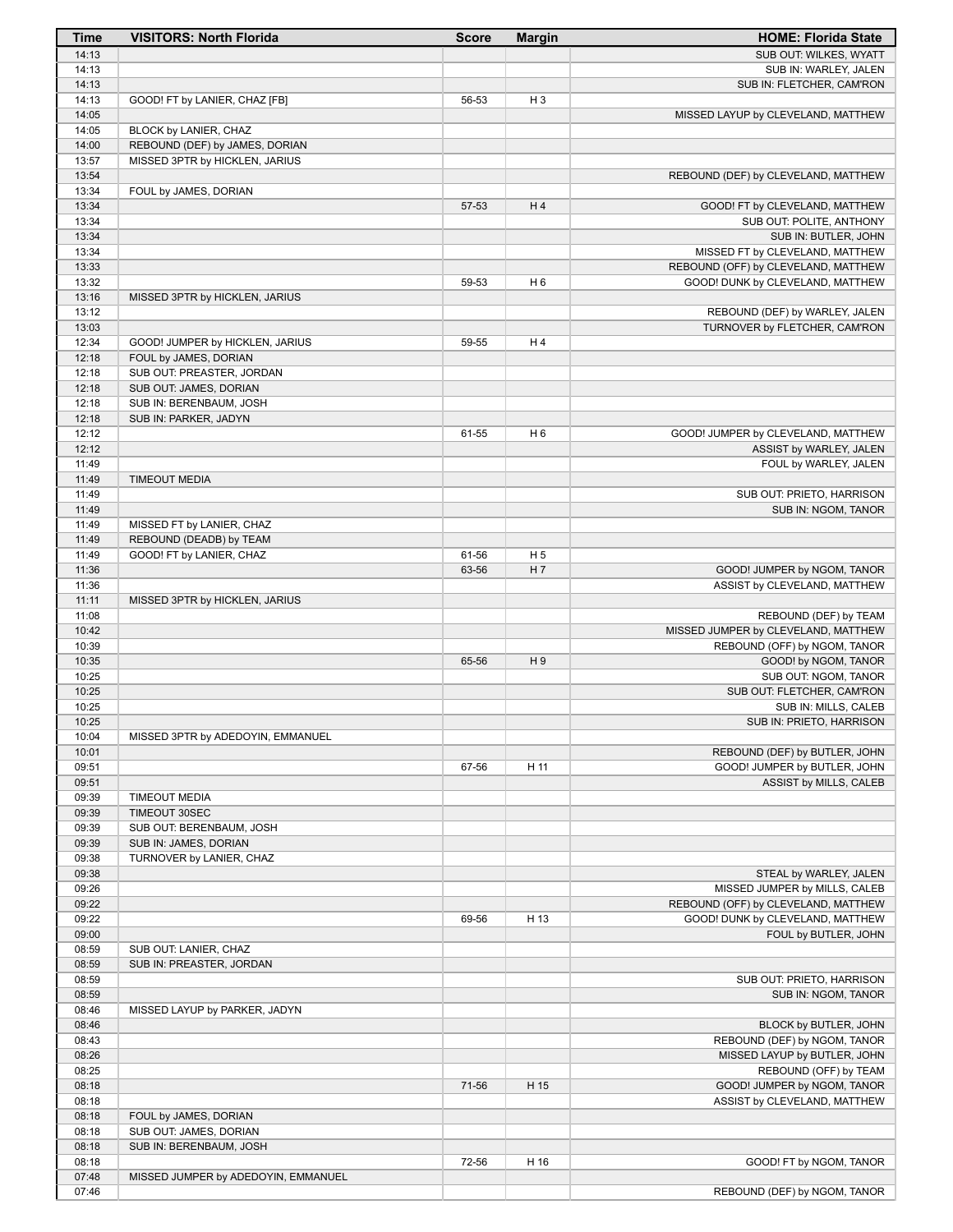| Time           | <b>VISITORS: North Florida</b>    | <b>Score</b> | <b>Margin</b>  | <b>HOME: Florida State</b>                                      |
|----------------|-----------------------------------|--------------|----------------|-----------------------------------------------------------------|
| 07:42          | FOUL by BERENBAUM, JOSH           |              |                |                                                                 |
| 07:42          | <b>TIMEOUT MEDIA</b>              |              |                |                                                                 |
| 07:42          |                                   |              |                | SUB OUT: NGOM, TANOR                                            |
| 07:42          |                                   |              |                | SUB OUT: BUTLER, JOHN                                           |
| 07:42          |                                   |              |                | SUB IN: BALLARD, QUINCY                                         |
| 07:42          |                                   |              |                | SUB IN: FLETCHER, CAM'RON                                       |
| 07:42<br>07:42 |                                   |              |                | MISSED FT by CLEVELAND, MATTHEW [FB]                            |
| 07:42          |                                   |              |                | REBOUND (DEADB) by TEAM<br>MISSED FT by CLEVELAND, MATTHEW [FB] |
| 07:42          | REBOUND (DEF) by TEAM             |              |                |                                                                 |
| 07:41          |                                   |              |                | SUB OUT: CLEVELAND, MATTHEW                                     |
| 07:41          |                                   |              |                | SUB IN: POLITE, ANTHONY                                         |
| 07:27          | TURNOVER by PREASTER, JORDAN      |              |                |                                                                 |
| 07:15          |                                   | 74-56        | H 18           | GOOD! JUMPER by MILLS, CALEB                                    |
| 07:01          | GOOD! 3PTR by HICKLEN, JARIUS     | 74-59        | H 15           |                                                                 |
| 07:00          | <b>TIMEOUT TEAM</b>               |              |                |                                                                 |
| 06:38          |                                   |              |                | MISSED 3PTR by MILLS, CALEB                                     |
| 06:35          | REBOUND (DEF) by HICKLEN, JARIUS  |              |                |                                                                 |
| 06:31          | GOOD! 3PTR by BERENBAUM, JOSH     | 74-62        | H 12           |                                                                 |
| 06:31          | ASSIST by HICKLEN, JARIUS         |              |                |                                                                 |
| 06:08          |                                   |              |                | MISSED JUMPER by FLETCHER, CAM'RON                              |
| 06:04          | REBOUND (DEF) by BERENBAUM, JOSH  |              |                |                                                                 |
| 06:02          | TURNOVER by BERENBAUM, JOSH       |              |                |                                                                 |
| 06:02          |                                   |              |                | SUB OUT: FLETCHER, CAM'RON                                      |
| 06:02<br>05:44 | FOUL by PARKER, JADYN             |              |                | SUB IN: CLEVELAND, MATTHEW                                      |
| 05:44          |                                   |              |                | MISSED FT by POLITE, ANTHONY                                    |
| 05:44          |                                   | 75-62        | H 13           | <b>GOOD! FT by POLITE, ANTHONY</b>                              |
| 05:44          |                                   |              |                | REBOUND (DEADB) by TEAM                                         |
| 05:34          | TURNOVER by HICKLEN, JARIUS       |              |                |                                                                 |
| 05:34          |                                   |              |                | STEAL by WILKES, WYATT                                          |
| 05:25          |                                   |              |                | MISSED 3PTR by WILKES, WYATT                                    |
| 05:25          |                                   |              |                | REBOUND (OFF) by BALLARD, QUINCY                                |
| 05:25          | FOUL by PARKER, JADYN             |              |                |                                                                 |
| 05:25          |                                   |              |                | MISSED FT by BALLARD, QUINCY                                    |
| 05:25          |                                   |              |                | REBOUND (DEADB) by TEAM                                         |
| 05:25          | SUB OUT: BERENBAUM, JOSH          |              |                |                                                                 |
| 05:25          | SUB IN: LANIER, CHAZ              |              |                |                                                                 |
| 05:25          |                                   |              |                | MISSED FT by BALLARD, QUINCY                                    |
| 05:24          | REBOUND (DEF) by PARKER, JADYN    |              |                |                                                                 |
| 05:09<br>04:53 | GOOD! 3PTR by HICKLEN, JARIUS     | 75-65        | H 10           | SUB OUT: MILLS, CALEB                                           |
| 04:53          |                                   |              |                | SUB IN: WILKES, WYATT                                           |
| 04:45          |                                   | 77-65        | H 12           | GOOD! JUMPER by POLITE, ANTHONY                                 |
| 04:22          | GOOD! LAYUP by PREASTER, JORDAN   | 77-67        | H 10           |                                                                 |
| 04:22          |                                   |              |                | FOUL by WILKES, WYATT                                           |
| 04:22          | GOOD! FT by PREASTER, JORDAN      | 77-68        | H9             |                                                                 |
| 04:15          |                                   |              |                | TIMEOUT 30SEC                                                   |
| 04:15          | <b>TIMEOUT MEDIA</b>              |              |                |                                                                 |
| 04:15          |                                   |              |                | SUB OUT: BALLARD, QUINCY                                        |
| 04:15          |                                   |              |                | SUB IN: NGOM, TANOR                                             |
| 04:02          |                                   |              |                | MISSED 3PTR by POLITE, ANTHONY                                  |
| 04:00          |                                   |              |                | REBOUND (OFF) by CLEVELAND, MATTHEW                             |
| 03:43          |                                   | 79-68        | H 11           | GOOD! JUMPER by POLITE, ANTHONY                                 |
| 03:43          |                                   |              |                | ASSIST by CLEVELAND, MATTHEW                                    |
| 03:27          | GOOD! 3PTR by ADEDOYIN, EMMANUEL  | 79-71        | H <sub>8</sub> |                                                                 |
| 03:27<br>03:01 | ASSIST by HICKLEN, JARIUS         |              |                | GOOD! JUMPER by CLEVELAND, MATTHEW                              |
| 03:01          |                                   | 81-71        | H 10           | ASSIST by WILKES, WYATT                                         |
| 02:36          |                                   |              |                | FOUL by NGOM, TANOR                                             |
| 02:36          | GOOD! FT by ADEDOYIN, EMMANUEL    | 81-72        | H9             |                                                                 |
| 02:36          | GOOD! FT by ADEDOYIN, EMMANUEL    | 81-73        | H <sub>8</sub> |                                                                 |
| 02:36          | MISSED FT by ADEDOYIN, EMMANUEL   |              |                |                                                                 |
| 02:35          |                                   |              |                | REBOUND (DEF) by CLEVELAND, MATTHEW                             |
| 02:26          |                                   |              |                | MISSED JUMPER by CLEVELAND, MATTHEW                             |
| 02:26          |                                   |              |                | REBOUND (DEADB) by TEAM                                         |
| 02:26          | FOUL by PREASTER, JORDAN          |              |                |                                                                 |
| 02:26          |                                   |              |                | SUB OUT: WILKES, WYATT                                          |
| 02:26          |                                   |              |                | SUB IN: MILLS, CALEB                                            |
| 02:26          |                                   |              |                | MISSED FT by NGOM, TANOR                                        |
| 02:24          | REBOUND (DEF) by PREASTER, JORDAN |              |                |                                                                 |
| 02:12          | TURNOVER by HICKLEN, JARIUS       |              |                |                                                                 |
| 02:02          |                                   | 83-73        | H 10           | GOOD! JUMPER by POLITE, ANTHONY                                 |
| 01:30          | TURNOVER by HICKLEN, JARIUS       |              |                |                                                                 |
| 01:30          |                                   |              |                | SUB OUT: NGOM, TANOR                                            |
| 01:30          |                                   |              |                | SUB IN: PRIETO, HARRISON                                        |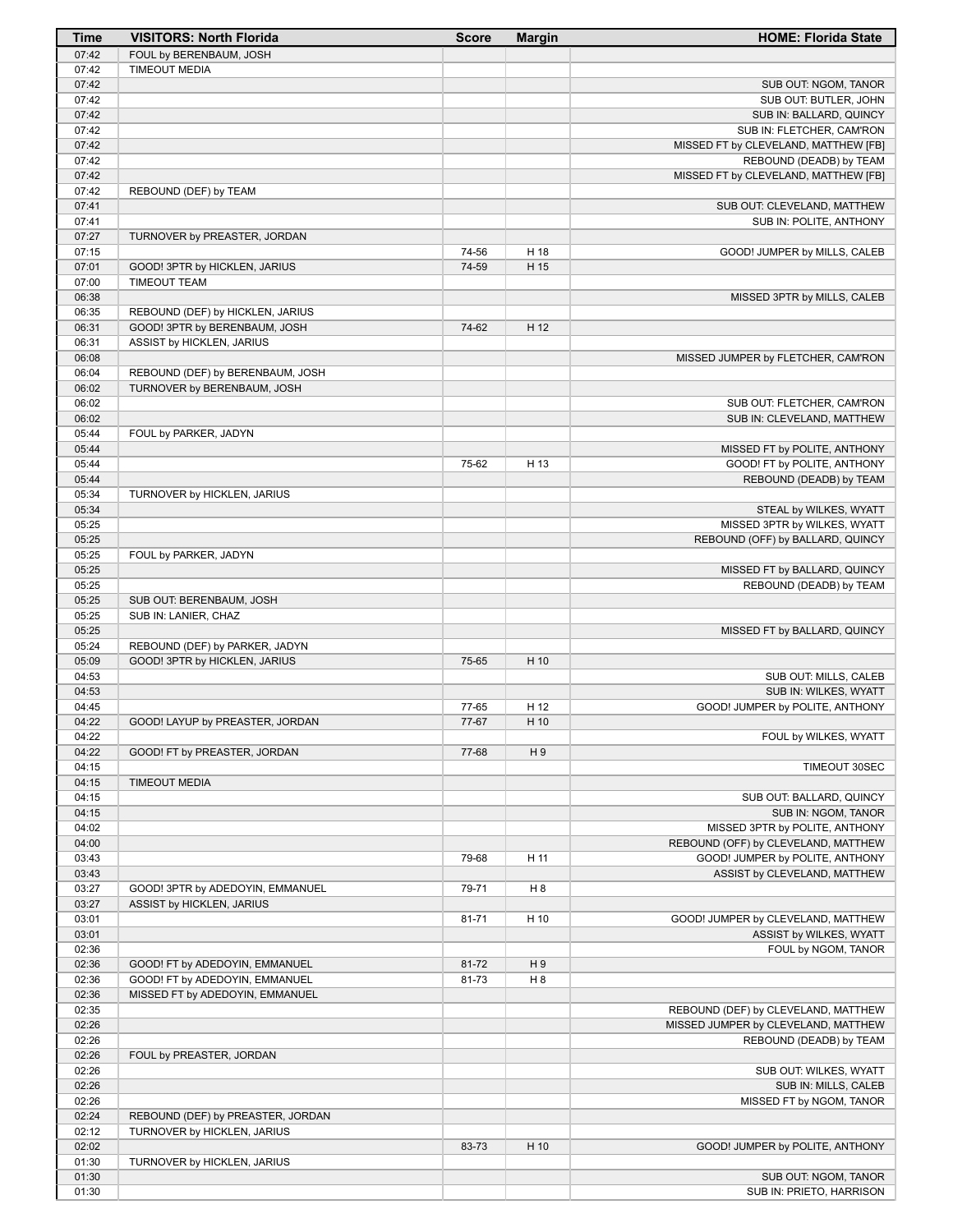| <b>Time</b> | <b>VISITORS: North Florida</b>    | <b>Score</b> | <b>Margin</b> | <b>HOME: Florida State</b>         |
|-------------|-----------------------------------|--------------|---------------|------------------------------------|
| 01:30       | SUB OUT: HICKLEN, JARIUS          |              |               |                                    |
| 01:30       | SUB IN: BERENBAUM, JOSH           |              |               |                                    |
| 01:14       | FOUL by PARKER, JADYN             |              |               |                                    |
| 01:14       | SUB OUT: PARKER, JADYN            |              |               |                                    |
| 01:14       | SUB IN: RASMUSSEN, BRANDON        |              |               |                                    |
| 01:14       |                                   | 84-73        | H 11          | GOOD! FT by CLEVELAND, MATTHEW     |
| 01:14       |                                   |              |               | MISSED FT by CLEVELAND, MATTHEW    |
| 01:12       | REBOUND (DEF) by PREASTER, JORDAN |              |               |                                    |
| 00:59       | TURNOVER by ADEDOYIN, EMMANUEL    |              |               |                                    |
| 00:59       |                                   |              |               | STEAL by CLEVELAND. MATTHEW        |
| 00:43       |                                   |              |               | MISSED LAYUP by CLEVELAND, MATTHEW |
| 00:41       |                                   |              |               | REBOUND (OFF) by POLITE, ANTHONY   |
| 00:27       |                                   | 86-73        | H 13          | GOOD! JUMPER by CLEVELAND, MATTHEW |
| 00:27       |                                   |              |               | ASSIST by MILLS, CALEB             |

# **North Florida 73, Florida State 86**

| <b>Points (This Period)</b> | <b>UNF</b>     | <b>FSU</b>     |
|-----------------------------|----------------|----------------|
| In the Paint                | 6              | 26             |
| Off Turns                   |                | 10             |
| 2nd Chance                  |                | 17             |
| <b>Fast Break</b>           | っ              |                |
| Bench                       | 12             | 21             |
| Per Poss                    | 1.129<br>14/31 | 1.188<br>19/32 |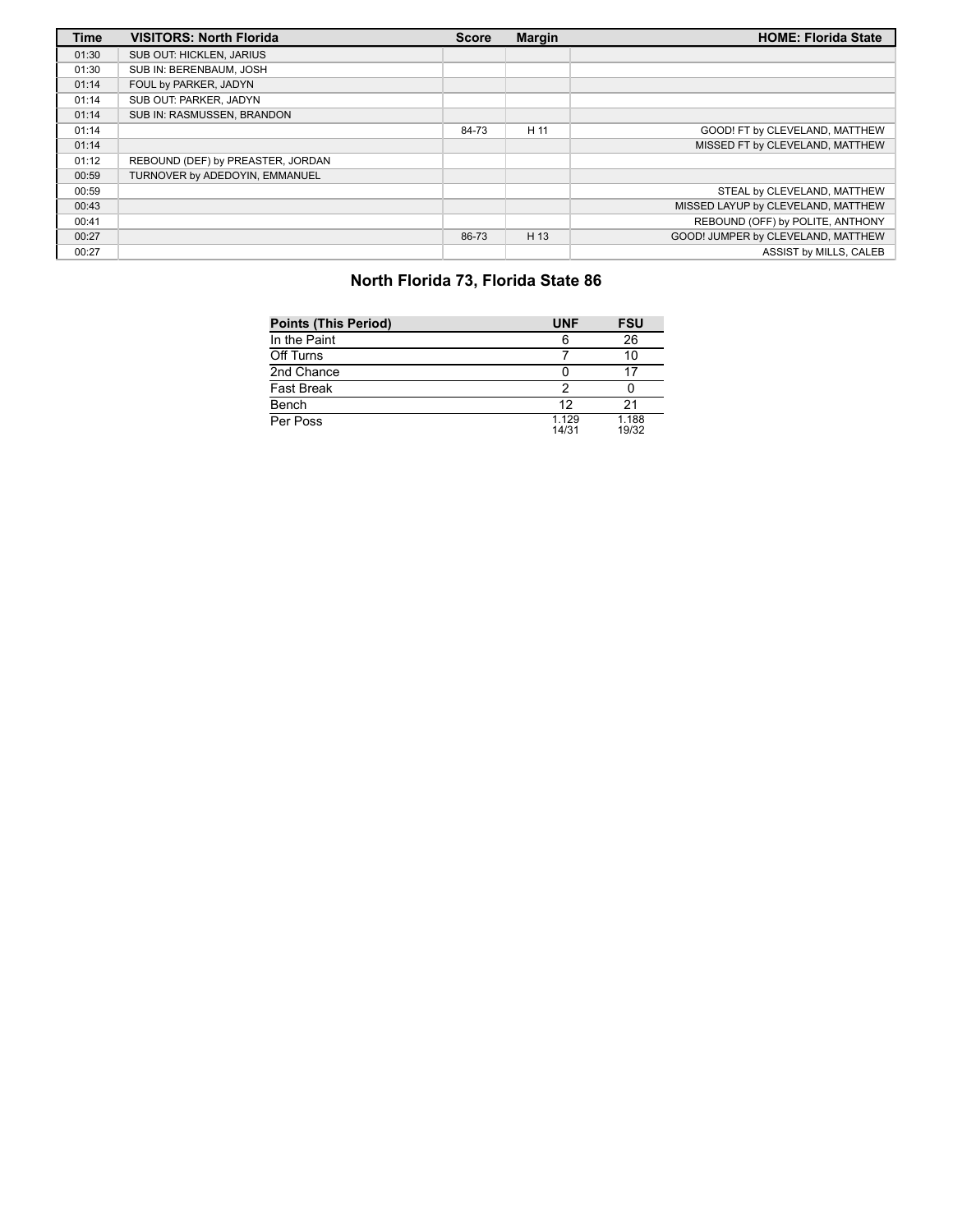#### **Official Scoring/Possession Reference Chart North Florida vs Florida State Period 1 January 20, 2022 at Donald L. Tucker Center**



#### **Period 1**

<mark>Starters :</mark><br>North Florida: 0 ADEDOYIN,EMMANUEL (G); 5 JAMES,DORIAN (F); 10 HICKLEN,JARIUS (G); 21 AYBAR,JONATHAN (F); 24 PARKER,JADYN (F);<br>Florida State: 0 EVANS,RAYQUAN (G); 2 POLITE,ANTHONY (G); 4 MILLS,CALEB (G); 22 BU

| 19:17<br>H <sub>2</sub><br>GOOD! LAYUP by BUTLER, JOHN<br>$2 - 0$<br>V <sub>1</sub><br>18:43<br>GOOD! 3PTR by ADEDOYIN, EMMANUEL<br>$2 - 3$<br>$V_3$<br>18:16<br>GOOD! JUMPER by PARKER, JADYN<br>$2 - 5$<br>$\mathsf T$<br>GOOD! 3PTR by MILLS, CALEB<br>17:52<br>$5-5$<br>V <sub>1</sub><br>16:57<br>GOOD! FT by PARKER, JADYN<br>$5-6$<br>16:57<br>GOOD! FT by PARKER, JADYN<br>$5 - 7$<br>V <sub>2</sub><br>16:44<br>V <sub>1</sub><br>$6 - 7$<br>GOOD! FT by NGOM, TANOR<br>T<br>16:44<br>$7 - 7$<br>GOOD! FT by NGOM, TANOR<br>H <sub>1</sub><br>16:17<br>$8 - 7$<br>GOOD! FT by MILLS, CALEB<br>16:17<br>$9 - 7$<br>H <sub>2</sub><br>GOOD! FT by MILLS, CALEB<br>15:56<br>H <sub>4</sub><br>$11 - 7$<br>GOOD! DUNK by BALLARD, QUINCY<br>H <sub>1</sub><br>15:40<br>GOOD! 3PTR by BERENBAUM, JOSH<br>$11 - 10$<br>$H_3$<br>14:59<br>$13 - 10$<br>GOOD! JUMPER by CLEVELAND, MATTHEW<br>T<br>14:47<br>GOOD! 3PTR by BERENBAUM, JOSH<br>$13 - 13$<br>H <sub>2</sub><br>13:58<br>$15 - 13$<br>GOOD! JUMPER by WILKES, WYATT<br>13:21<br>H4<br>GOOD! LAYUP by CLEVELAND, MATTHEW<br>17-13<br>13:21<br>$18 - 13$<br>H <sub>5</sub><br>GOOD! FT by CLEVELAND, MATTHEW<br>12:54<br>GOOD! LAYUP by ADEDOYIN, EMMANUEL [FB]<br>$H_3$<br>18-15<br>11:39<br>$20 - 15$<br>H <sub>5</sub><br>GOOD! by NGOM, TANOR<br>H <sub>2</sub><br>11:08<br>GOOD! 3PTR by ADEDOYIN, EMMANUEL<br>$20 - 18$<br>H4<br>10:40<br>GOOD! LAYUP by MILLS, CALEB [FB]<br>22-18 |
|------------------------------------------------------------------------------------------------------------------------------------------------------------------------------------------------------------------------------------------------------------------------------------------------------------------------------------------------------------------------------------------------------------------------------------------------------------------------------------------------------------------------------------------------------------------------------------------------------------------------------------------------------------------------------------------------------------------------------------------------------------------------------------------------------------------------------------------------------------------------------------------------------------------------------------------------------------------------------------------------------------------------------------------------------------------------------------------------------------------------------------------------------------------------------------------------------------------------------------------------------------------------------------------------------------------------------------------------------------------------------------------------------------------------------------------------------|
|                                                                                                                                                                                                                                                                                                                                                                                                                                                                                                                                                                                                                                                                                                                                                                                                                                                                                                                                                                                                                                                                                                                                                                                                                                                                                                                                                                                                                                                      |
|                                                                                                                                                                                                                                                                                                                                                                                                                                                                                                                                                                                                                                                                                                                                                                                                                                                                                                                                                                                                                                                                                                                                                                                                                                                                                                                                                                                                                                                      |
|                                                                                                                                                                                                                                                                                                                                                                                                                                                                                                                                                                                                                                                                                                                                                                                                                                                                                                                                                                                                                                                                                                                                                                                                                                                                                                                                                                                                                                                      |
|                                                                                                                                                                                                                                                                                                                                                                                                                                                                                                                                                                                                                                                                                                                                                                                                                                                                                                                                                                                                                                                                                                                                                                                                                                                                                                                                                                                                                                                      |
|                                                                                                                                                                                                                                                                                                                                                                                                                                                                                                                                                                                                                                                                                                                                                                                                                                                                                                                                                                                                                                                                                                                                                                                                                                                                                                                                                                                                                                                      |
|                                                                                                                                                                                                                                                                                                                                                                                                                                                                                                                                                                                                                                                                                                                                                                                                                                                                                                                                                                                                                                                                                                                                                                                                                                                                                                                                                                                                                                                      |
|                                                                                                                                                                                                                                                                                                                                                                                                                                                                                                                                                                                                                                                                                                                                                                                                                                                                                                                                                                                                                                                                                                                                                                                                                                                                                                                                                                                                                                                      |
|                                                                                                                                                                                                                                                                                                                                                                                                                                                                                                                                                                                                                                                                                                                                                                                                                                                                                                                                                                                                                                                                                                                                                                                                                                                                                                                                                                                                                                                      |
|                                                                                                                                                                                                                                                                                                                                                                                                                                                                                                                                                                                                                                                                                                                                                                                                                                                                                                                                                                                                                                                                                                                                                                                                                                                                                                                                                                                                                                                      |
|                                                                                                                                                                                                                                                                                                                                                                                                                                                                                                                                                                                                                                                                                                                                                                                                                                                                                                                                                                                                                                                                                                                                                                                                                                                                                                                                                                                                                                                      |
|                                                                                                                                                                                                                                                                                                                                                                                                                                                                                                                                                                                                                                                                                                                                                                                                                                                                                                                                                                                                                                                                                                                                                                                                                                                                                                                                                                                                                                                      |
|                                                                                                                                                                                                                                                                                                                                                                                                                                                                                                                                                                                                                                                                                                                                                                                                                                                                                                                                                                                                                                                                                                                                                                                                                                                                                                                                                                                                                                                      |
|                                                                                                                                                                                                                                                                                                                                                                                                                                                                                                                                                                                                                                                                                                                                                                                                                                                                                                                                                                                                                                                                                                                                                                                                                                                                                                                                                                                                                                                      |
|                                                                                                                                                                                                                                                                                                                                                                                                                                                                                                                                                                                                                                                                                                                                                                                                                                                                                                                                                                                                                                                                                                                                                                                                                                                                                                                                                                                                                                                      |
|                                                                                                                                                                                                                                                                                                                                                                                                                                                                                                                                                                                                                                                                                                                                                                                                                                                                                                                                                                                                                                                                                                                                                                                                                                                                                                                                                                                                                                                      |
|                                                                                                                                                                                                                                                                                                                                                                                                                                                                                                                                                                                                                                                                                                                                                                                                                                                                                                                                                                                                                                                                                                                                                                                                                                                                                                                                                                                                                                                      |
|                                                                                                                                                                                                                                                                                                                                                                                                                                                                                                                                                                                                                                                                                                                                                                                                                                                                                                                                                                                                                                                                                                                                                                                                                                                                                                                                                                                                                                                      |
|                                                                                                                                                                                                                                                                                                                                                                                                                                                                                                                                                                                                                                                                                                                                                                                                                                                                                                                                                                                                                                                                                                                                                                                                                                                                                                                                                                                                                                                      |
|                                                                                                                                                                                                                                                                                                                                                                                                                                                                                                                                                                                                                                                                                                                                                                                                                                                                                                                                                                                                                                                                                                                                                                                                                                                                                                                                                                                                                                                      |
|                                                                                                                                                                                                                                                                                                                                                                                                                                                                                                                                                                                                                                                                                                                                                                                                                                                                                                                                                                                                                                                                                                                                                                                                                                                                                                                                                                                                                                                      |
|                                                                                                                                                                                                                                                                                                                                                                                                                                                                                                                                                                                                                                                                                                                                                                                                                                                                                                                                                                                                                                                                                                                                                                                                                                                                                                                                                                                                                                                      |
| 09:54<br>GOOD! FT by JAMES, DORIAN<br>$H_3$<br>22-19                                                                                                                                                                                                                                                                                                                                                                                                                                                                                                                                                                                                                                                                                                                                                                                                                                                                                                                                                                                                                                                                                                                                                                                                                                                                                                                                                                                                 |
| H <sub>2</sub><br>09:54<br>GOOD! FT by JAMES, DORIAN<br>22-20                                                                                                                                                                                                                                                                                                                                                                                                                                                                                                                                                                                                                                                                                                                                                                                                                                                                                                                                                                                                                                                                                                                                                                                                                                                                                                                                                                                        |
| H4<br>09:40<br>GOOD! DUNK by POLITE, ANTHONY<br>24-20                                                                                                                                                                                                                                                                                                                                                                                                                                                                                                                                                                                                                                                                                                                                                                                                                                                                                                                                                                                                                                                                                                                                                                                                                                                                                                                                                                                                |
| 09:16<br>H <sub>5</sub><br>GOOD! FT by WARLEY, JALEN [FB]<br>25-20                                                                                                                                                                                                                                                                                                                                                                                                                                                                                                                                                                                                                                                                                                                                                                                                                                                                                                                                                                                                                                                                                                                                                                                                                                                                                                                                                                                   |
| H <sub>6</sub><br>09:16<br>GOOD! FT by WARLEY, JALEN [FB]<br>26-20                                                                                                                                                                                                                                                                                                                                                                                                                                                                                                                                                                                                                                                                                                                                                                                                                                                                                                                                                                                                                                                                                                                                                                                                                                                                                                                                                                                   |
| $H_3$<br>08:37<br>GOOD! 3PTR by HICKLEN, JARIUS [FB]<br>26-23                                                                                                                                                                                                                                                                                                                                                                                                                                                                                                                                                                                                                                                                                                                                                                                                                                                                                                                                                                                                                                                                                                                                                                                                                                                                                                                                                                                        |
| $\top$<br>08:06<br>GOOD! 3PTR by ADEDOYIN, EMMANUEL<br>26-26                                                                                                                                                                                                                                                                                                                                                                                                                                                                                                                                                                                                                                                                                                                                                                                                                                                                                                                                                                                                                                                                                                                                                                                                                                                                                                                                                                                         |
| 07:20<br>H <sub>2</sub><br>28-26<br>GOOD! JUMPER by CLEVELAND, MATTHEW [FB]                                                                                                                                                                                                                                                                                                                                                                                                                                                                                                                                                                                                                                                                                                                                                                                                                                                                                                                                                                                                                                                                                                                                                                                                                                                                                                                                                                          |
| H <sub>3</sub><br>05:22<br>29-26<br>GOOD! FT by EVANS, RAYQUAN                                                                                                                                                                                                                                                                                                                                                                                                                                                                                                                                                                                                                                                                                                                                                                                                                                                                                                                                                                                                                                                                                                                                                                                                                                                                                                                                                                                       |
| GOOD! FT by EVANS, RAYQUAN<br>05:22<br>30-26<br>H <sub>4</sub>                                                                                                                                                                                                                                                                                                                                                                                                                                                                                                                                                                                                                                                                                                                                                                                                                                                                                                                                                                                                                                                                                                                                                                                                                                                                                                                                                                                       |
| GOOD! LAYUP by MILLS, CALEB<br>04:53<br>H <sub>6</sub><br>32-26                                                                                                                                                                                                                                                                                                                                                                                                                                                                                                                                                                                                                                                                                                                                                                                                                                                                                                                                                                                                                                                                                                                                                                                                                                                                                                                                                                                      |
| 04:40<br>GOOD! LAYUP by ADEDOYIN, EMMANUEL<br>H <sub>4</sub><br>32-28                                                                                                                                                                                                                                                                                                                                                                                                                                                                                                                                                                                                                                                                                                                                                                                                                                                                                                                                                                                                                                                                                                                                                                                                                                                                                                                                                                                |
| 04:21<br>GOOD! 3PTR by HICKLEN, JARIUS<br>H <sub>1</sub><br>32-31                                                                                                                                                                                                                                                                                                                                                                                                                                                                                                                                                                                                                                                                                                                                                                                                                                                                                                                                                                                                                                                                                                                                                                                                                                                                                                                                                                                    |
| 03:50<br>H <sub>4</sub><br>GOOD! 3PTR by EVANS, RAYQUAN<br>35-31                                                                                                                                                                                                                                                                                                                                                                                                                                                                                                                                                                                                                                                                                                                                                                                                                                                                                                                                                                                                                                                                                                                                                                                                                                                                                                                                                                                     |
| 03:28<br>H <sub>5</sub><br>GOOD! FT by MILLS, CALEB<br>36-31                                                                                                                                                                                                                                                                                                                                                                                                                                                                                                                                                                                                                                                                                                                                                                                                                                                                                                                                                                                                                                                                                                                                                                                                                                                                                                                                                                                         |
| 03:28<br>37-31<br>H <sub>6</sub><br>GOOD! FT by MILLS, CALEB                                                                                                                                                                                                                                                                                                                                                                                                                                                                                                                                                                                                                                                                                                                                                                                                                                                                                                                                                                                                                                                                                                                                                                                                                                                                                                                                                                                         |
| 02:54<br>H 9<br>GOOD! 3PTR by WILKES, WYATT<br>40-31                                                                                                                                                                                                                                                                                                                                                                                                                                                                                                                                                                                                                                                                                                                                                                                                                                                                                                                                                                                                                                                                                                                                                                                                                                                                                                                                                                                                 |
| 02:22<br>H 11<br>GOOD! JUMPER by EVANS, RAYQUAN<br>42-31                                                                                                                                                                                                                                                                                                                                                                                                                                                                                                                                                                                                                                                                                                                                                                                                                                                                                                                                                                                                                                                                                                                                                                                                                                                                                                                                                                                             |
| 02:02<br>H 12<br>GOOD! FT by CLEVELAND, MATTHEW [FB]<br>43-31                                                                                                                                                                                                                                                                                                                                                                                                                                                                                                                                                                                                                                                                                                                                                                                                                                                                                                                                                                                                                                                                                                                                                                                                                                                                                                                                                                                        |
| 02:02<br>44-31<br>H 13<br>GOOD! FT by CLEVELAND, MATTHEW [FB]                                                                                                                                                                                                                                                                                                                                                                                                                                                                                                                                                                                                                                                                                                                                                                                                                                                                                                                                                                                                                                                                                                                                                                                                                                                                                                                                                                                        |
| 01:38<br>GOOD! LAYUP by HICKLEN, JARIUS<br>44-33<br>H 11                                                                                                                                                                                                                                                                                                                                                                                                                                                                                                                                                                                                                                                                                                                                                                                                                                                                                                                                                                                                                                                                                                                                                                                                                                                                                                                                                                                             |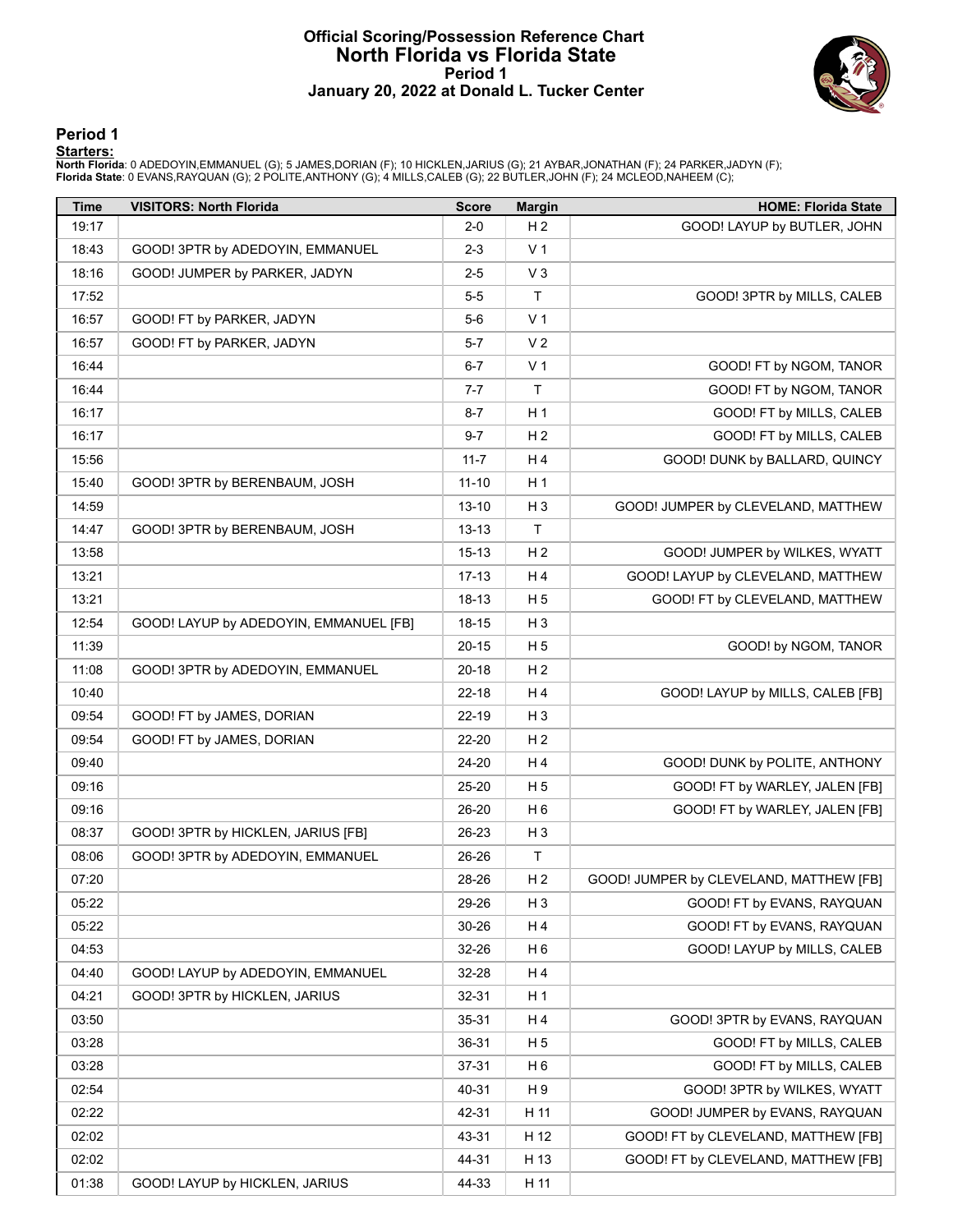| <b>Time</b> | <b>VISITORS: North Florida</b>  | <b>Score</b> | <b>Margin</b> | <b>HOME: Florida State</b>       |
|-------------|---------------------------------|--------------|---------------|----------------------------------|
| 01:32       |                                 | 46-33        | H 13          | GOOD! LAYUP by MILLS, CALEB [FB] |
| 00:34       | GOOD! LAYUP by PREASTER, JORDAN | 46-35        | H 11          |                                  |
| 00:05       |                                 | 48-35        | H 13          | GOOD! JUMPER by MILLS, CALEB     |
| 00:01       | GOOD! FT by HICKLEN, JARIUS     | 48-36        | H 12          |                                  |
| 00:01       | GOOD! FT by HICKLEN, JARIUS     | 48-37        | H 11          |                                  |
| 00:01       | GOOD! FT by HICKLEN, JARIUS     | 48-38        | H 10          |                                  |

**North Florida 38, Florida State 48**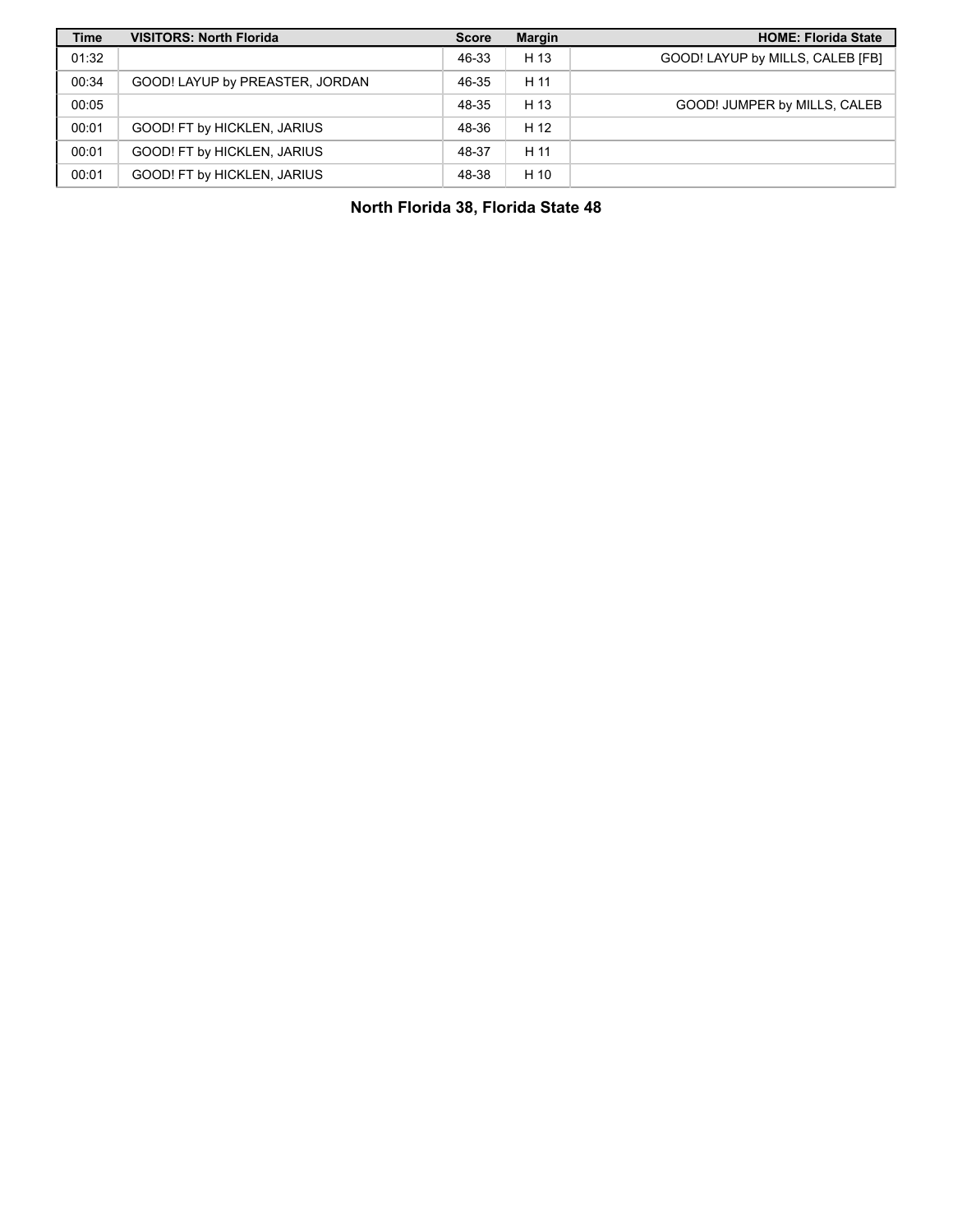#### **Official Scoring/Possession Reference Chart North Florida vs Florida State Period 2 January 20, 2022 at Donald L. Tucker Center**



#### **Period 2**

#### **Starters:**

**North Florida**: 0 ADEDOYIN,EMMANUEL (G); 5 JAMES,DORIAN (F); 10 HICKLEN,JARIUS (G); 21 AYBAR,JONATHAN (F); 24 PARKER,JADYN (F);<br>**Florida State**: 0 EVANS,RAYQUAN (G); 2 POLITE,ANTHONY (G); 4 MILLS,CALEB (G); 22 BUTLER,JOHN

| <b>Time</b> | <b>VISITORS: North Florida</b>   | <b>Score</b> | <b>Margin</b>  | <b>HOME: Florida State</b>         |
|-------------|----------------------------------|--------------|----------------|------------------------------------|
| 19:49       | GOOD! LAYUP by PARKER, JADYN     | 48-40        | H <sub>8</sub> |                                    |
| 18:51       |                                  | 50-40        | H 10           | GOOD! LAYUP by MCLEOD, NAHEEM      |
| 17:56       |                                  | 52-40        | H 12           | GOOD! LAYUP by MILLS, CALEB        |
| 17:00       | GOOD! 3PTR by HICKLEN, JARIUS    | 52-43        | H9             |                                    |
| 16:49       |                                  | 54-43        | H 11           | GOOD! LAYUP by NGOM, TANOR         |
| 16:28       | GOOD! 3PTR by PREASTER, JORDAN   | 54-46        | H <sub>8</sub> |                                    |
| 16:07       |                                  | 56-46        | H 10           | GOOD! JUMPER by MILLS, CALEB       |
| 15:48       | GOOD! 3PTR by HICKLEN, JARIUS    | 56-49        | H 7            |                                    |
| 15:10       | GOOD! FT by HICKLEN, JARIUS      | 56-50        | H <sub>6</sub> |                                    |
| 15:10       | GOOD! FT by HICKLEN, JARIUS      | 56-51        | H <sub>5</sub> |                                    |
| 14:13       | GOOD! FT by LANIER, CHAZ [FB]    | 56-52        | H4             |                                    |
| 14:13       | GOOD! FT by LANIER, CHAZ [FB]    | 56-53        | H <sub>3</sub> |                                    |
| 13:34       |                                  | 57-53        | H4             | GOOD! FT by CLEVELAND, MATTHEW     |
| 13:32       |                                  | 59-53        | H <sub>6</sub> | GOOD! DUNK by CLEVELAND, MATTHEW   |
| 12:34       | GOOD! JUMPER by HICKLEN, JARIUS  | 59-55        | H4             |                                    |
| 12:12       |                                  | 61-55        | H <sub>6</sub> | GOOD! JUMPER by CLEVELAND, MATTHEW |
| 11:49       | GOOD! FT by LANIER, CHAZ         | 61-56        | H <sub>5</sub> |                                    |
| 11:36       |                                  | 63-56        | H <sub>7</sub> | GOOD! JUMPER by NGOM, TANOR        |
| 10:35       |                                  | 65-56        | H9             | GOOD! by NGOM, TANOR               |
| 09:51       |                                  | 67-56        | H 11           | GOOD! JUMPER by BUTLER, JOHN       |
| 09:22       |                                  | 69-56        | H 13           | GOOD! DUNK by CLEVELAND, MATTHEW   |
| 08:18       |                                  | 71-56        | H 15           | GOOD! JUMPER by NGOM, TANOR        |
| 08:18       |                                  | 72-56        | H 16           | GOOD! FT by NGOM, TANOR            |
| 07:15       |                                  | 74-56        | H 18           | GOOD! JUMPER by MILLS, CALEB       |
| 07:01       | GOOD! 3PTR by HICKLEN, JARIUS    | 74-59        | H 15           |                                    |
| 06:31       | GOOD! 3PTR by BERENBAUM, JOSH    | 74-62        | H 12           |                                    |
| 05:44       |                                  | 75-62        | H 13           | GOOD! FT by POLITE, ANTHONY        |
| 05:09       | GOOD! 3PTR by HICKLEN, JARIUS    | 75-65        | H 10           |                                    |
| 04:45       |                                  | 77-65        | H 12           | GOOD! JUMPER by POLITE, ANTHONY    |
| 04:22       | GOOD! LAYUP by PREASTER, JORDAN  | 77-67        | H 10           |                                    |
| 04:22       | GOOD! FT by PREASTER, JORDAN     | 77-68        | H 9            |                                    |
| 03:43       |                                  | 79-68        | H 11           | GOOD! JUMPER by POLITE, ANTHONY    |
| 03:27       | GOOD! 3PTR by ADEDOYIN, EMMANUEL | 79-71        | H <sub>8</sub> |                                    |
| 03:01       |                                  | 81-71        | H 10           | GOOD! JUMPER by CLEVELAND, MATTHEW |
| 02:36       | GOOD! FT by ADEDOYIN, EMMANUEL   | 81-72        | H 9            |                                    |
| 02:36       | GOOD! FT by ADEDOYIN, EMMANUEL   | 81-73        | H <sub>8</sub> |                                    |
| 02:02       |                                  | 83-73        | H 10           | GOOD! JUMPER by POLITE, ANTHONY    |
| 01:14       |                                  | 84-73        | H 11           | GOOD! FT by CLEVELAND, MATTHEW     |
| 00:27       |                                  | 86-73        | H 13           | GOOD! JUMPER by CLEVELAND, MATTHEW |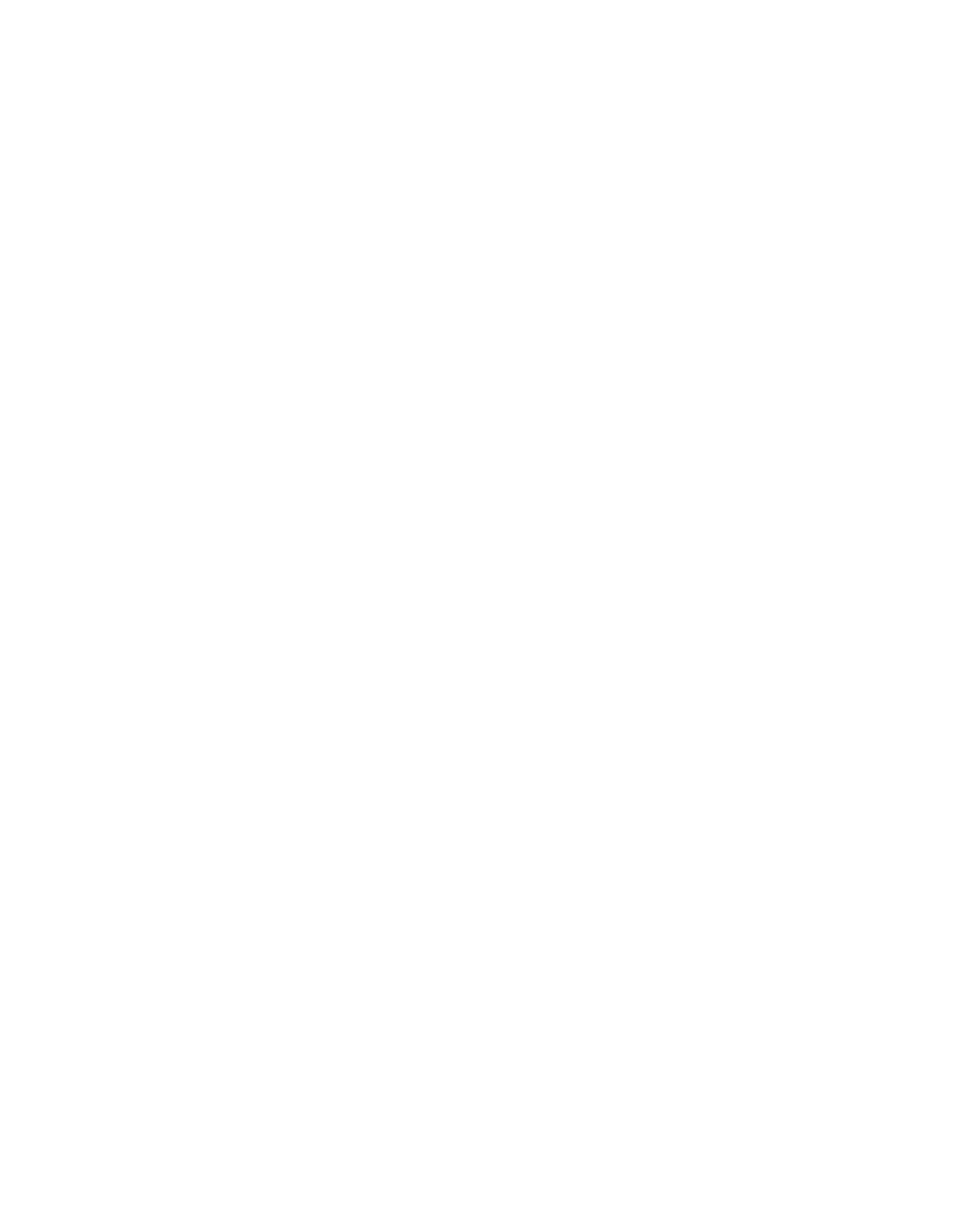

#### **Official Substitutions Log North Florida vs Florida State Period 1 January 20, 2022 at Donald L. Tucker Center**

| <b>VISITORS: North Florida</b>                          | <b>Time</b>    | <b>Score</b> | <b>HOME: Florida State</b>                            |
|---------------------------------------------------------|----------------|--------------|-------------------------------------------------------|
| 0 ADEDOYIN, EMMANUEL                                    |                |              | 0 EVANS, RAYQUAN                                      |
| 5 JAMES, DORIAN                                         |                |              | 2 POLITE, ANTHONY                                     |
| 10 HICKLEN, JARIUS                                      |                |              | 4 MILLS, CALEB                                        |
| 21 AYBAR, JONATHAN                                      |                |              | 22 BUTLER, JOHN                                       |
| 24 PARKER, JADYN                                        |                |              | 24 MCLEOD, NAHEEM                                     |
|                                                         | 16:57          | $6-5$        | SUB OUT: POLITE, ANTHONY                              |
|                                                         | 16:57          |              | SUB OUT: MCLEOD, NAHEEM                               |
|                                                         | 16:57<br>16:57 |              | SUB IN: NGOM, TANOR<br>SUB IN: CLEVELAND, MATTHEW     |
| SUB OUT: 21 AYBAR, JONATHAN                             | 16:17          | $7 - 9$      |                                                       |
| SUB IN: 23 BERENBAUM, JOSH                              | 16:17          |              |                                                       |
|                                                         | 16:17          |              | SUB OUT: NGOM, TANOR                                  |
|                                                         | 16:17          |              | SUB IN: BALLARD, QUINCY                               |
|                                                         | 15:07          | $10 - 11$    | SUB OUT: EVANS, RAYQUAN                               |
|                                                         | 15:07          |              | SUB OUT: MILLS, CALEB                                 |
|                                                         | 15:07          |              | SUB OUT: BUTLER, JOHN                                 |
|                                                         | 15:07          |              | SUB IN: WARLEY, JALEN                                 |
|                                                         | 15:07          |              | SUB IN: FLETCHER, CAM'RON                             |
|                                                         | 15:07          |              | SUB IN: WILKES, WYATT                                 |
| SUB OUT: 5 JAMES, DORIAN                                | 13:42          | $13 - 15$    |                                                       |
| SUB IN: 4 PREASTER, JORDAN                              | 13:42          |              |                                                       |
|                                                         | 13:21          | $13 - 17$    | SUB OUT: BALLARD, QUINCY                              |
|                                                         | 13:21          |              | SUB IN: MCLEOD, NAHEEM                                |
| SUB OUT: 24 PARKER, JADYN                               | 13:07          | $13 - 18$    |                                                       |
| SUB IN: 5 JAMES.DORIAN                                  | 13:07          |              |                                                       |
|                                                         | 11:58          | $15 - 18$    | SUB OUT: WARLEY, JALEN                                |
|                                                         | 11:58<br>11:58 |              | SUB OUT: FLETCHER, CAM'RON<br>SUB OUT: MCLEOD, NAHEEM |
|                                                         | 11:58          |              | SUB OUT: WILKES, WYATT                                |
|                                                         | 11:58          |              | SUB OUT: CLEVELAND, MATTHEW                           |
|                                                         | 11:58          |              | SUB IN: EVANS, RAYQUAN                                |
|                                                         | 11:58          |              | SUB IN: POLITE, ANTHONY                               |
|                                                         | 11:58          |              | SUB IN: MILLS, CALEB                                  |
|                                                         | 11:58          |              | SUB IN: NGOM, TANOR                                   |
|                                                         | 11:58          |              | SUB IN: BUTLER, JOHN                                  |
|                                                         | 10:33          | 18-22        | SUB OUT: EVANS, RAYQUAN                               |
|                                                         | 10:33          |              | SUB OUT: NGOM, TANOR                                  |
|                                                         | 10:33          |              | SUB IN: WARLEY, JALEN                                 |
|                                                         | 10:33          |              | SUB IN: MCLEOD, NAHEEM                                |
| SUB OUT: 23 BERENBAUM, JOSH                             | 10:33          |              |                                                       |
| SUB IN: 24 PARKER.JADYN                                 | 10:33          |              |                                                       |
| SUB OUT: 4 PREASTER, JORDAN                             | 08:59          | 20-26        |                                                       |
| SUB IN: 23 BERENBAUM.JOSH                               | 08:59          |              |                                                       |
|                                                         | 08:25<br>08:25 | 23-26        | SUB OUT: WARLEY, JALEN<br>SUB OUT: MILLS, CALEB       |
|                                                         | 08:25          |              | SUB OUT: BUTLER, JOHN                                 |
|                                                         | 08:25          |              | SUB IN: EVANS, RAYQUAN                                |
|                                                         | 08:25          |              | SUB IN: FLETCHER, CAM'RON                             |
|                                                         | 08:25          |              | SUB IN: CLEVELAND, MATTHEW                            |
|                                                         | 06:57          | 26-28        | SUB OUT: MCLEOD, NAHEEM                               |
|                                                         | 06:57          |              | SUB IN: BALLARD, QUINCY                               |
| SUB OUT: 5 JAMES, DORIAN                                | 06:57          |              |                                                       |
| SUB IN: 4 PREASTER, JORDAN                              | 06:57          |              |                                                       |
|                                                         | 05:50          | 26-28        | SUB OUT: POLITE, ANTHONY                              |
|                                                         | 05:50          |              | SUB OUT: FLETCHER, CAM'RON                            |
|                                                         | 05:50          |              | SUB IN: MILLS, CALEB                                  |
|                                                         | 05:50          |              | SUB IN: WILKES, WYATT                                 |
|                                                         | 05:22          | 26-28        | SUB OUT: BALLARD, QUINCY                              |
|                                                         | 05:22          |              | SUB IN: MCLEOD, NAHEEM                                |
| SUB OUT: 24 PARKER, JADYN                               | 05:22          |              |                                                       |
| SUB IN: 5 JAMES, DORIAN                                 | 05:22          |              |                                                       |
|                                                         | 04:08          | 31-32        | SUB OUT: MCLEOD, NAHEEM                               |
|                                                         | 04:08          |              | SUB IN: PRIETO, HARRISON                              |
| SUB OUT: 23 BERENBAUM, JOSH<br>SUB IN: 24 PARKER, JADYN | 03:28<br>03:28 | 31-35        |                                                       |
| SUB OUT: 4 PREASTER, JORDAN                             | 02:20          | $31 - 42$    |                                                       |
| SUB IN: 23 BERENBAUM, JOSH                              | 02:20          |              |                                                       |
|                                                         | 02:20          |              | SUB OUT: EVANS, RAYQUAN                               |
|                                                         | 02:20          |              | SUB IN: WARLEY, JALEN                                 |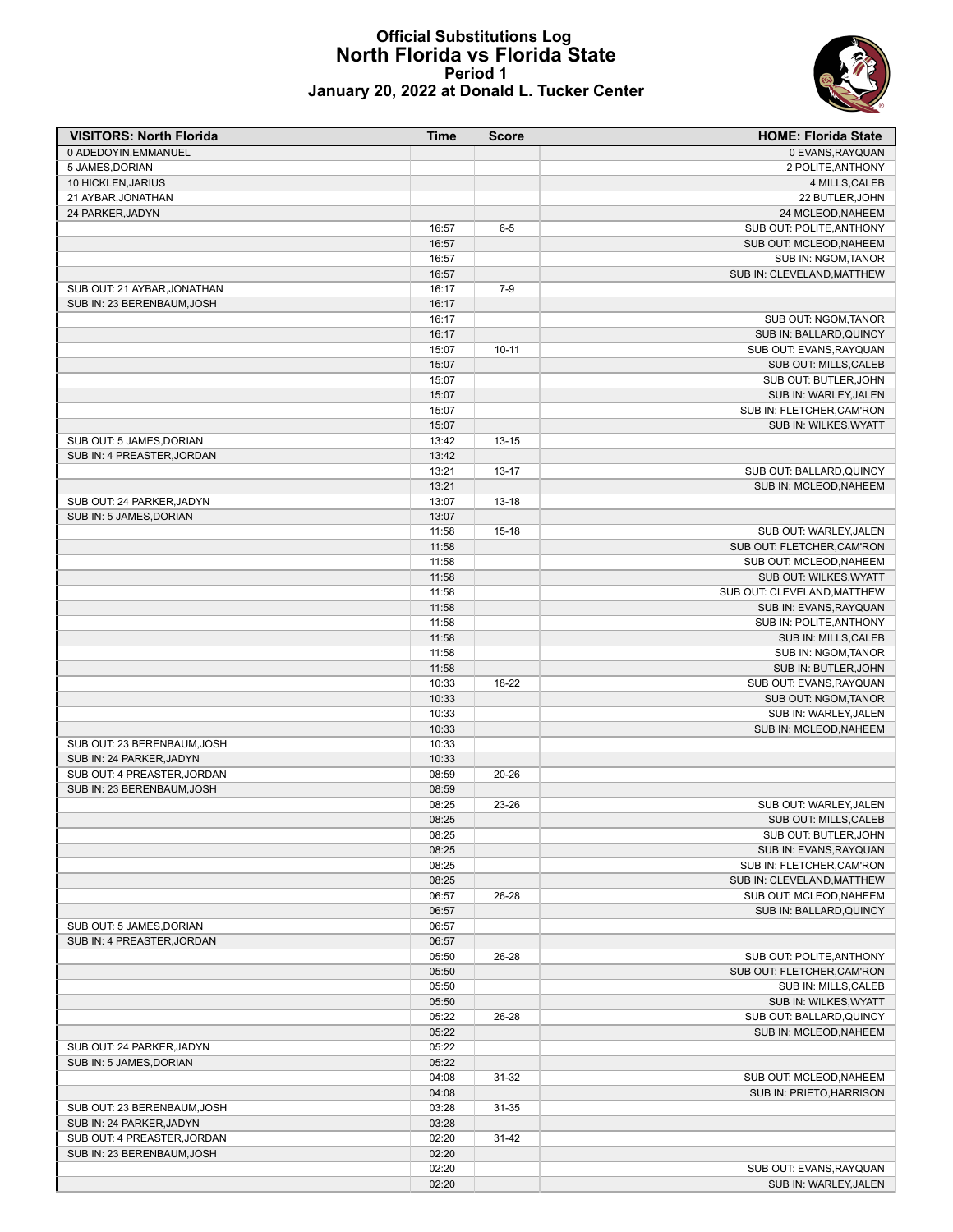| <b>VISITORS: North Florida</b> | Time  | <b>Score</b> | <b>HOME: Florida State</b> |
|--------------------------------|-------|--------------|----------------------------|
|                                | 01:06 | 33-46        | SUB OUT: PRIETO, HARRISON  |
|                                | 01:06 |              | SUB IN: NGOM, TANOR        |
| SUB OUT: 24 PARKER, JADYN      | 01:06 |              |                            |
| SUB IN: 4 PREASTER, JORDAN     | 01:06 |              |                            |
|                                | 00:34 | 35-46        | SUB OUT: NGOM, TANOR       |
|                                | 00:34 |              | SUB IN: PRIETO, HARRISON   |

# **North Florida 38, Florida State 48**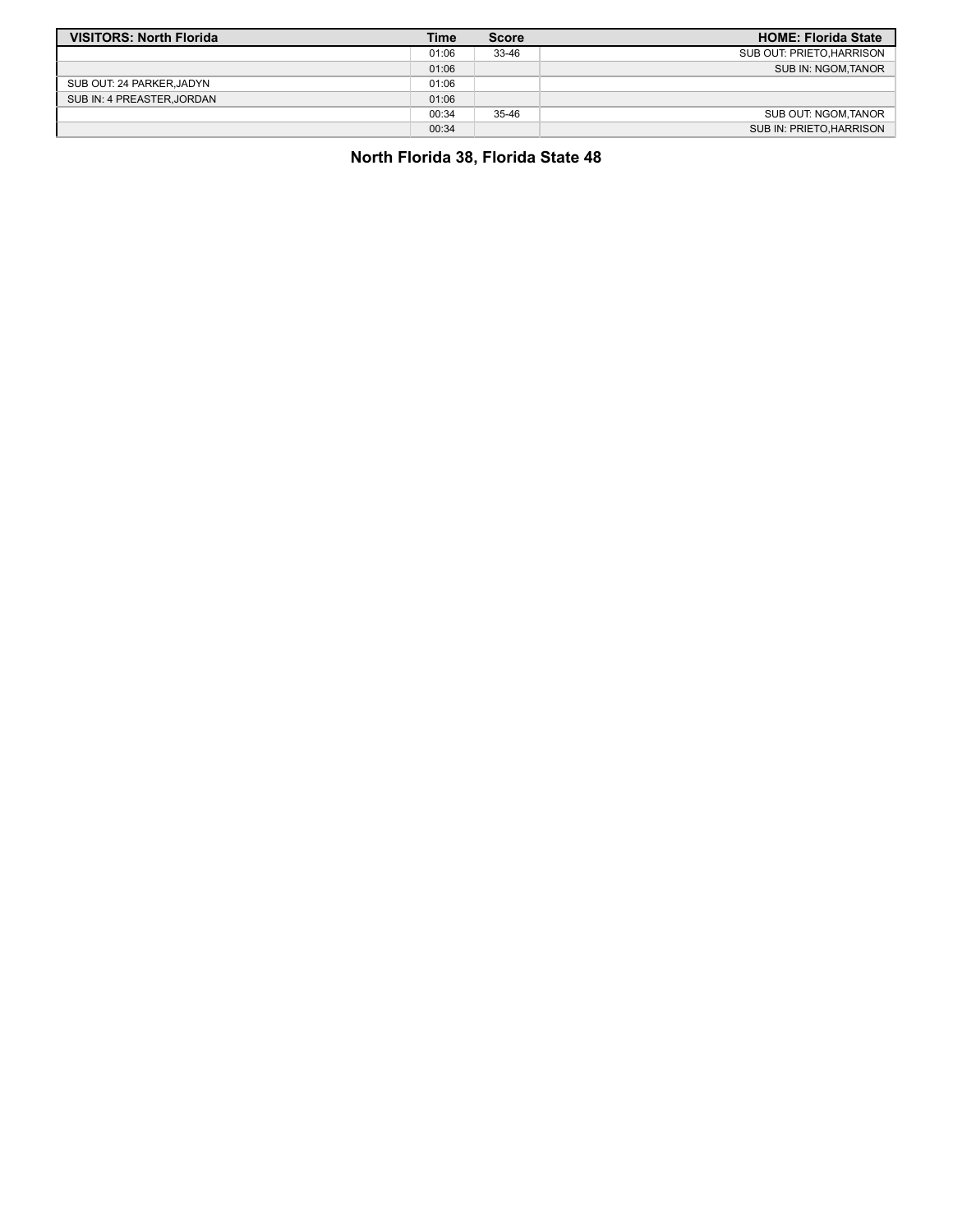#### **Official Substitutions Log North Florida vs Florida State Period 2 January 20, 2022 at Donald L. Tucker Center**



| <b>VISITORS: North Florida</b> | Time  | <b>Score</b>             | <b>HOME: Florida State</b>      |
|--------------------------------|-------|--------------------------|---------------------------------|
| 0 ADEDOYIN, EMMANUEL           |       |                          | 0 EVANS, RAYQUAN                |
| 5 JAMES, DORIAN                |       |                          | 2 POLITE, ANTHONY               |
| 10 HICKLEN, JARIUS             |       |                          | 4 MILLS, CALEB                  |
| 21 AYBAR, JONATHAN             |       |                          | 22 BUTLER, JOHN                 |
| 24 PARKER, JADYN               |       |                          | 24 MCLEOD, NAHEEM               |
|                                | 20:00 | $\overline{\phantom{a}}$ | SUB OUT: WARLEY, JALEN          |
|                                | 20:00 |                          | SUB OUT: PRIETO, HARRISON       |
|                                | 20:00 |                          | SUB OUT: WILKES, WYATT          |
|                                | 20:00 |                          | SUB OUT: CLEVELAND, MATTHEW     |
|                                | 20:00 |                          | SUB IN: EVANS, RAYQUAN          |
|                                | 20:00 |                          | SUB IN: POLITE, ANTHONY         |
|                                | 20:00 |                          | SUB IN: BUTLER, JOHN            |
|                                | 20:00 |                          | SUB IN: MCLEOD, NAHEEM          |
| SUB OUT: 4 PREASTER, JORDAN    | 20:00 |                          |                                 |
| SUB IN: 24 PARKER, JADYN       | 20:00 |                          |                                 |
|                                | 16:56 | 43-52                    | SUB OUT: BUTLER, JOHN           |
|                                | 16:56 |                          | SUB OUT: MCLEOD, NAHEEM         |
|                                | 16:56 |                          | SUB IN: NGOM, TANOR             |
|                                | 16:56 |                          | SUB IN: WILKES, WYATT           |
| SUB OUT: 5 JAMES, DORIAN       | 16:56 |                          |                                 |
| SUB OUT: 23 BERENBAUM, JOSH    | 16:56 |                          |                                 |
| SUB IN: 2 LANIER, CHAZ         | 16:56 |                          |                                 |
| SUB IN: 4 PREASTER.JORDAN      | 16:56 |                          |                                 |
|                                | 15:37 | 49-56                    | SUB OUT: NGOM.TANOR             |
|                                | 15:37 |                          | SUB IN: PRIETO, HARRISON        |
|                                | 14:47 | 51-56                    | SUB OUT: MILLS, CALEB           |
|                                | 14:47 |                          | SUB IN: CLEVELAND.MATTHEW       |
| SUB OUT: 24 PARKER.JADYN       | 14:47 |                          |                                 |
| SUB IN: 5 JAMES, DORIAN        | 14:47 |                          |                                 |
|                                | 14:13 | 52-56                    | SUB OUT: EVANS, RAYQUAN         |
|                                | 14:13 |                          | SUB OUT: WILKES, WYATT          |
|                                | 14:13 |                          | SUB IN: WARLEY, JALEN           |
|                                | 14:13 |                          | SUB IN: FLETCHER, CAM'RON       |
|                                | 13:34 | 53-57                    | SUB OUT: POLITE, ANTHONY        |
|                                | 13:34 |                          | SUB IN: BUTLER, JOHN            |
| SUB OUT: 4 PREASTER, JORDAN    | 12:18 | 55-59                    |                                 |
| SUB OUT: 5 JAMES, DORIAN       | 12:18 |                          |                                 |
| SUB IN: 23 BERENBAUM, JOSH     | 12:18 |                          |                                 |
| SUB IN: 24 PARKER, JADYN       | 12:18 |                          |                                 |
|                                | 11:49 | 55-61                    | SUB OUT: PRIETO.HARRISON        |
|                                | 11:49 |                          | SUB IN: NGOM, TANOR             |
|                                | 10:25 | 56-65                    | SUB OUT: NGOM, TANOR            |
|                                | 10:25 |                          | SUB OUT: FLETCHER, CAM'RON      |
|                                | 10:25 |                          | <b>SUB IN: MILLS.CALEB</b>      |
|                                | 10:25 |                          | <b>SUB IN: PRIETO, HARRISON</b> |
| SUB OUT: 23 BERENBAUM, JOSH    | 09:39 | 56-67                    |                                 |
| SUB IN: 5 JAMES, DORIAN        | 09:39 |                          |                                 |
| SUB OUT: 2 LANIER, CHAZ        | 08:59 | 56-69                    |                                 |
| SUB IN: 4 PREASTER, JORDAN     | 08:59 |                          |                                 |
|                                | 08:59 |                          | SUB OUT: PRIETO, HARRISON       |
|                                | 08:59 |                          | <b>SUB IN: NGOM.TANOR</b>       |
| SUB OUT: 5 JAMES, DORIAN       | 08:18 | 56-71                    |                                 |
| SUB IN: 23 BERENBAUM, JOSH     | 08:18 |                          |                                 |
|                                | 07:42 | 56-72                    | SUB OUT: NGOM, TANOR            |
|                                | 07:42 |                          | SUB OUT: BUTLER, JOHN           |
|                                | 07:42 |                          | SUB IN: BALLARD, QUINCY         |
|                                | 07:42 |                          | SUB IN: FLETCHER, CAM'RON       |
|                                | 07:41 | 56-72                    | SUB OUT: CLEVELAND, MATTHEW     |
|                                | 07:41 |                          | SUB IN: POLITE, ANTHONY         |
|                                | 06:02 | 62-74                    | SUB OUT: FLETCHER, CAM'RON      |
|                                | 06:02 |                          | SUB IN: CLEVELAND, MATTHEW      |
| SUB OUT: 23 BERENBAUM, JOSH    | 05:25 | 62-75                    |                                 |
| SUB IN: 2 LANIER, CHAZ         | 05:25 |                          |                                 |
|                                | 04:53 | 65-75                    | SUB OUT: MILLS, CALEB           |
|                                | 04:53 |                          | SUB IN: WILKES, WYATT           |
|                                | 04:15 | 68-77                    | SUB OUT: BALLARD, QUINCY        |
|                                | 04:15 |                          | SUB IN: NGOM, TANOR             |
|                                | 02:26 | 73-81                    | SUB OUT: WILKES, WYATT          |
|                                | 02:26 |                          | SUB IN: MILLS, CALEB            |